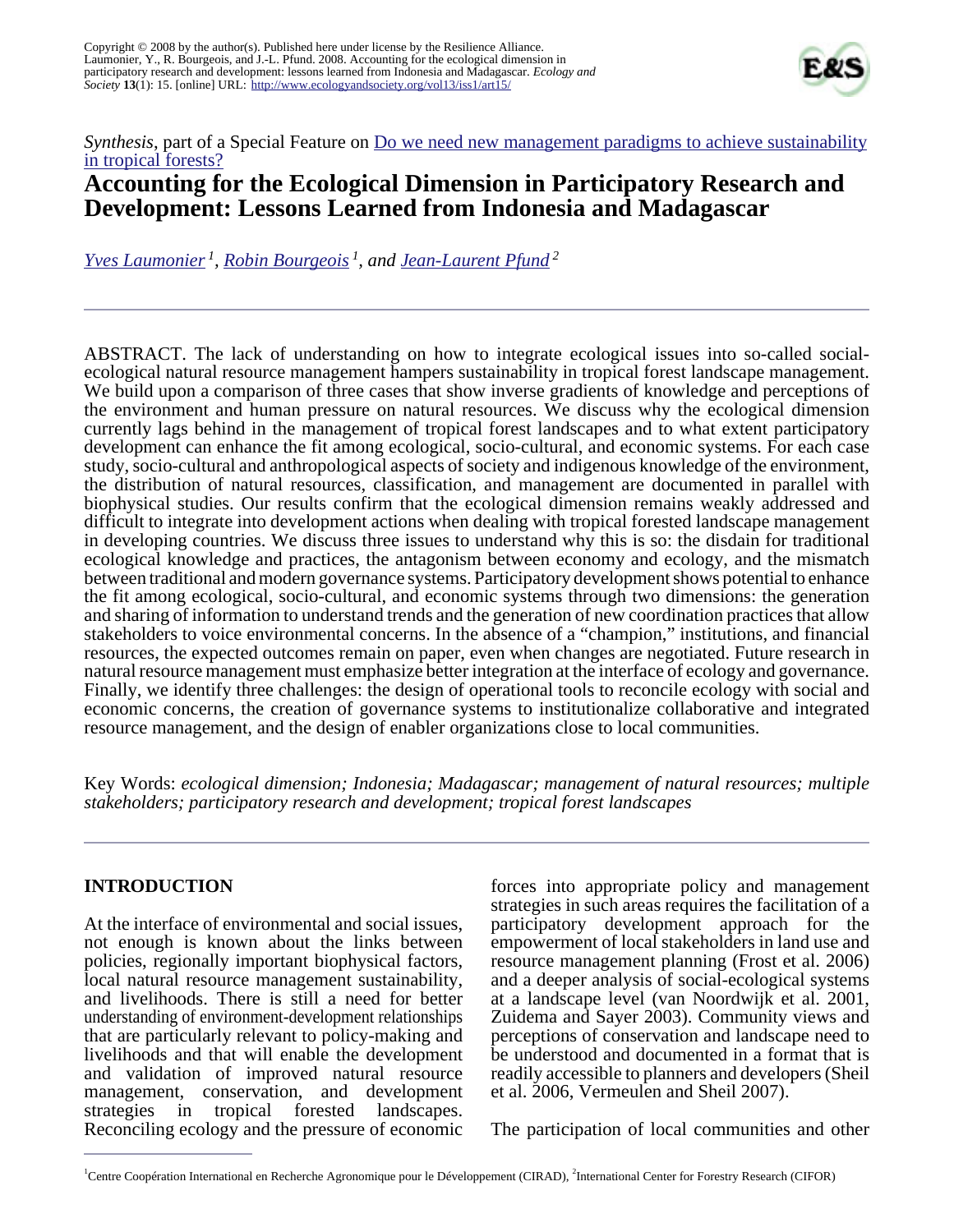stakeholders in such planning and management processes has long been advocated as a mandatory step to achieve sustainability in development (Brinkerhoff and Garcia-Zamor 1986, Marsden and Oakley 1990, Cernea 1991). The demand from development and conservation agencies and international nongovernmental organizations for more participatory development keeps growing (World Bank 1996, Brinkerhoff 1997, Gonsalves et al. 2005) while research emphasizes the development of new adaptive co-management concepts (Folke et al. 2002, Olsson et al. 2004, Colfer 2005). Campbell and Vainio-Mattila (2003) have discussed the many complexities involved in the application of this participatory development concept (also referred to as participatory resource management or community-based natural resource management), as opposed to the community-based conservation (biodiversity conservation) concept. Here, we use the following definition of participatory development: "a process through which stakeholders can influence and share control over development initiatives, and over the decisions and resources that affect them. Stakeholders are those affected positively or negatively by the outcome, or those who can affect the outcome of a development activity or program" (Asian Development Bank 1996).

The interdependent ecological, economic, and socio-cultural dimensions of sustainable development and the fit of these dimensions have been abundantly researched and documented since the 1992 United Nations conference in Rio de Janeiro, Brazil, and the development of the social-ecological system concept of Berkes and Folke (1998). However, 10 yr after their initial essay on the problems of fit between ecosystems and institutions, Folke et al. (2007) point out that the "dominant work on economic and social globalization still lacks the connection to the biosphere and ecosystem capacity." We subscribe to this statement because, notwithstanding a significant amount of ecological research, progress in integrating the ecological dimension into the development of tropical landscapes remains quite slow. Although ecological guidelines for land management decisions are regularly recommended in the landscape ecology approach (Forman and Godron 1986, Forman 1995, Dale and Haeuber 2001), they remain mostly on paper. The lack of understanding of how to integrate ecosystem information into natural resource management also limits the potential to minimize trade-offs between conservation and development

(Sayer and Campbell 2004). Ecological science does not have much policy impact in Western countries (Stevens et al. 2007), and the situation is even worse in developing countries where purely economic growth criteria still largely dominate development paradigms.

Why then is the ecological dimension always lagging behind in tropical forest landscape management, and to what extent can participatory development enhance a better fit between ecological, socio-cultural, and economic systems? To discuss this, we use a comparative approach based on three case studies selected from our experience in Indonesia and Madagascar. For these cases, we analyzed key social-ecological features and sought multistakeholder consensus on sustainable development through participatory knowledge generation.

# **SITES AND METHODS**

# **Site selection**

We selected three cases that represent a gradient of population pressure on the environment, which pressure nevertheless is uncorrelated with the size of the population; in fact, the smallest population density had the most degraded environment: Tanimbar, Indonesia; Beforona, Madagascar; and Mahakam Delta, Indonesian Borneo. These cases illustrate three rural development schemes of tropical landscapes that are characterized by the occupation and influence of a traditional society, traditional society mixed with migrants, and migrants only, respectively. We used specific criteria to substantiate the comparability of these cases (Table 1). There was high consistency among the cases, justifying their relevance for a comparative analysis. Although the comparative exercise creates challenges in drawing generic meaning across the three cases, it illustrates the diversity of realities related to the ecological dimension of participatory development and lays the foundation for a discussion of common lessons learned. We characterized the main features of the three forested regions in which the management of natural resources is being approached through participatory development (Table 2).

The Tanimbar Archipelago, located in the Moluccas, eastern Indonesia, is dominated by the island of Yamdena. It shares the problems of many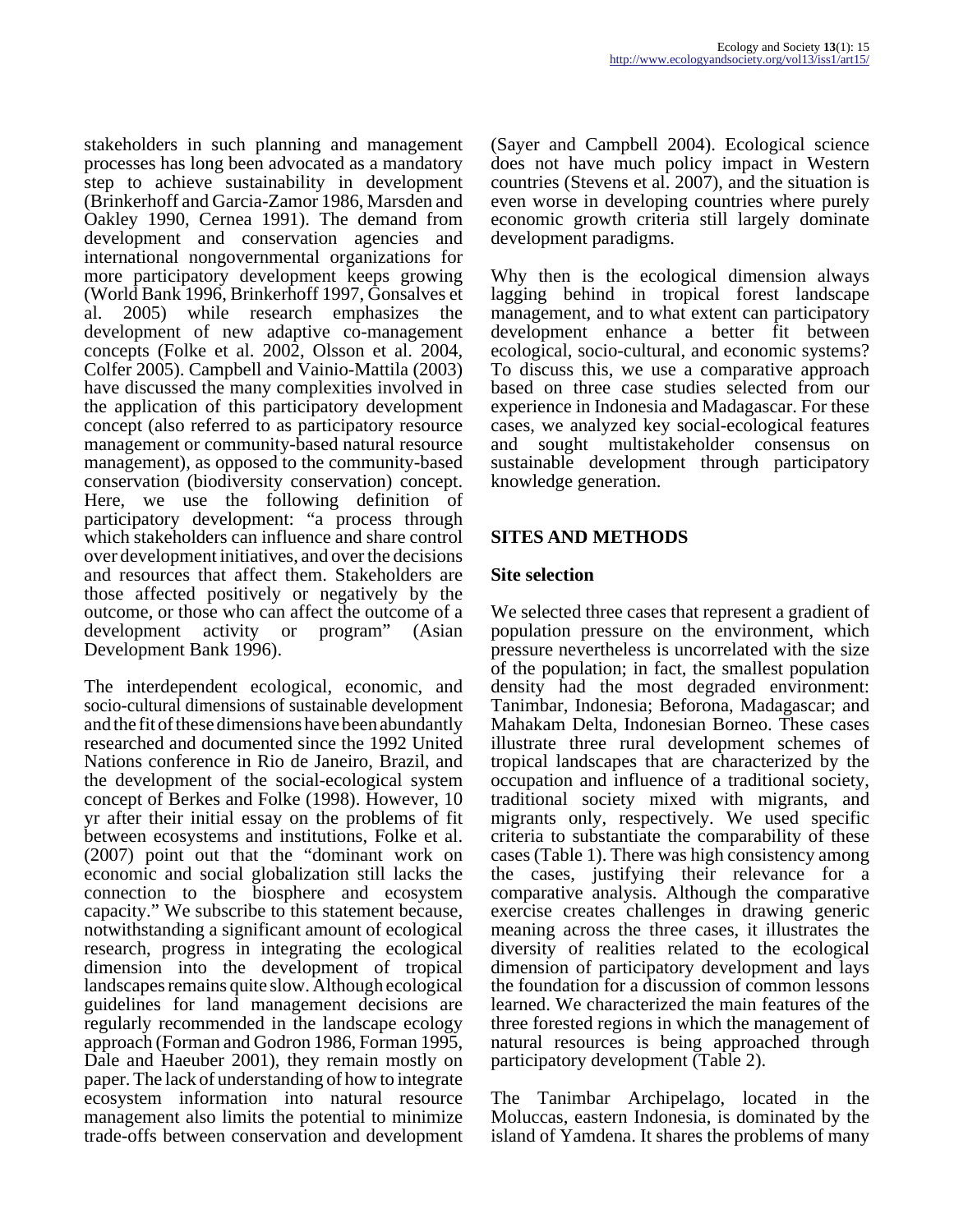| Tanimbar (Indonesia)                                                                                                                                                                     | Beforona (Madagascar)                                                                                                                                                                 | Mahakam Delta (Indonesia)                                                                                                           |
|------------------------------------------------------------------------------------------------------------------------------------------------------------------------------------------|---------------------------------------------------------------------------------------------------------------------------------------------------------------------------------------|-------------------------------------------------------------------------------------------------------------------------------------|
| Low pressure by long-established<br>local communities                                                                                                                                    | Medium to strong pressure by<br>local communities and a few<br>recent migrants                                                                                                        | Strong pressure by very recent<br>local communities of migrants                                                                     |
| Multiple: local population, local<br>government, local technical<br>agencies, local traders,<br>nongovernmental organizations,<br>regional and national government,<br>private companies | Multiple: local population, local<br>government, local traders,<br>nongovernmental organizations,<br>regional and national technical<br>agencies, regional and national<br>government | Multiple: local population, local<br>government, nongovernmental<br>organizations, private<br>companies, international<br>companies |
| Multidisciplinary, multiple tools,<br>multiscale, integrated results                                                                                                                     | Multidisciplinary, multiple<br>tools, multiscale, integrated<br>results                                                                                                               | Multidisciplinary, multiple<br>tools, multiscale, integrated<br>results                                                             |
| Stakeholder invol- Participation in the design and<br>implementation of research,<br>discussion, and validation of the<br>results                                                        | Participation in the design and<br>implementation of research,<br>discussion, and validation of the<br>results                                                                        | Participation in the design and<br>implementation of research,<br>discussion, and validation of the<br>results                      |
|                                                                                                                                                                                          |                                                                                                                                                                                       |                                                                                                                                     |

# **Table 1.** Background information for the inductive comparison and comparability of the cases.

small islands in that it is geographically, politically, and economically isolated; most livelihoods are heavily dependent on subsistence agriculture and wild products from the sea and forest. Standard poverty indicators are worse than for Indonesia as a whole. The people are confined to the coast and depend on inland forested catchments for fresh water during the dry season. The forest still covers 70% of the land, an exceptional situation in Indonesia. In this fragile environment, livelihoods could very easily be threatened by unsustainable exploitation of resources and poorly planned development.

The Beforona region, located approximately 160 km east of Antananarivo, is located on the eastern escarpment of Madagascar, for which the deforestation history is well documented (Faramalala 1995, Brand 1998). The littoral zone was already partly deforested at the beginning of the 19th century, mostly for rice cultivation and zebu ranching. Higher on the escarpment, new villages were developed from the middle to the end of the 19th century, often in relation to logging activities (Zurbuchen 2004). The eastern coast of Madagascar had lost approximately one-third of its original forest cover by 1950 and two-thirds by 1985 (Green and Sussman 1990). The study site covers a gradient of vegetation degradation from the remaining forests at an elevation of approximately 1200 m above sea level to lowland areas close to the littoral zone.

The Mahakam Delta is located on the east coast of Kalimantan, Indonesian Borneo. The original vegetation consisted of swamp formations with a vegetation succession from upstream to seashore of freshwater swamp forest, pure *Nypa fructicans* stands, and mixed *Nypa* and mangrove vegetation. The dominant *Nypa* used to cover 55% of the total vegetation area, representing one of the biggest unmixed formations of this type in the world. Until the 1970s, access to the Mahakam Delta remained difficult and the environment was inhospitable. Human activities were sparse and mainly located in a few coastal villages. The local population consisted of descendants of the Bugis and Bajo migrants from nearby Sulawesi, who brought their own fishing folk culture with them.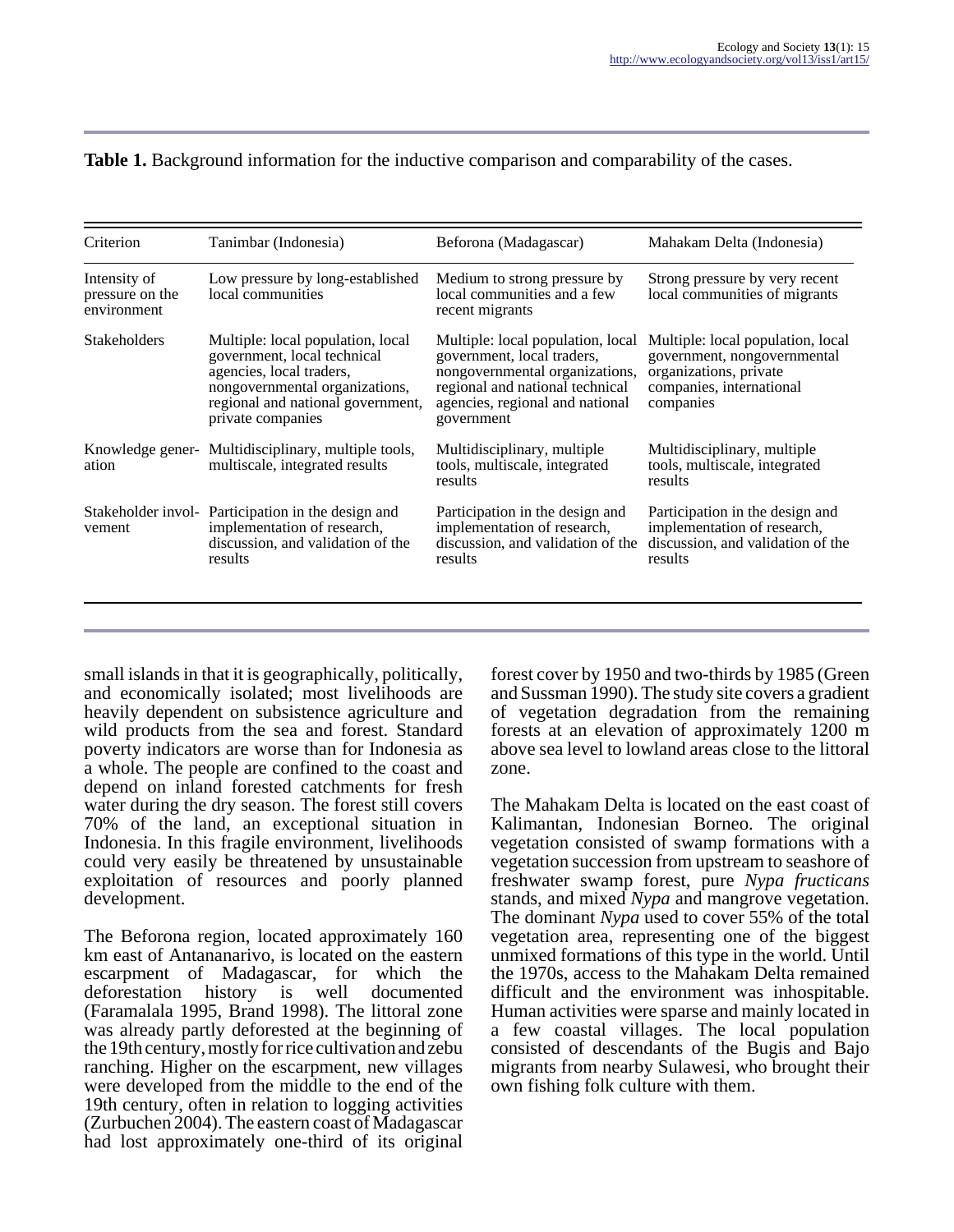| Feature                                             | Tanimbar archipelago<br>(Indonesia)                                                                                                                                                                                                                                                                      | Beforona region<br>(Madagascar)                                                                                                                                                                                                                                     | Mahakam Delta (Indonesia)                                                                                                                                                                                    |
|-----------------------------------------------------|----------------------------------------------------------------------------------------------------------------------------------------------------------------------------------------------------------------------------------------------------------------------------------------------------------|---------------------------------------------------------------------------------------------------------------------------------------------------------------------------------------------------------------------------------------------------------------------|--------------------------------------------------------------------------------------------------------------------------------------------------------------------------------------------------------------|
| Location                                            | 7°35' S, 131°36' E                                                                                                                                                                                                                                                                                       | 18°58' S, 48°34' E                                                                                                                                                                                                                                                  | 0°45' S, 117°28' E                                                                                                                                                                                           |
| Area                                                | 3300 km <sup>2</sup> (Yamdena Island)<br>of which $\sim$ 970 km <sup>2</sup> is<br>agricultural landscape                                                                                                                                                                                                | A corridor of $250 \text{ km}^2$ (30<br>km <sup>2</sup> for selected village<br>territories)                                                                                                                                                                        | $1500 \text{ km}^2$                                                                                                                                                                                          |
| Physiography                                        | $0-250$ m in elevation; rolling<br>hills, dissected topography                                                                                                                                                                                                                                           | $200-1200$ m in elevation;<br>hilly and steep slopes,<br>dissected topography                                                                                                                                                                                       | 0–5 m in elevation; swampy<br>lowlands                                                                                                                                                                       |
| Rainfall                                            | 1500-2500 mm/yr                                                                                                                                                                                                                                                                                          | 2000-3500 mm/yr                                                                                                                                                                                                                                                     | 2000-2500 mm/yr                                                                                                                                                                                              |
| Population                                          | 51,000 (Yamdena Island);<br>selected villages: 500 to 2500 selected villages: 150 to 350<br>inhabitants                                                                                                                                                                                                  | $20,000$ (two communes);<br>inhabitants                                                                                                                                                                                                                             | 20,000:<br>selected villages: 1000 to<br>2000 inhabitants                                                                                                                                                    |
| Population density                                  | Island density: 15 people/<br>km <sup>2</sup> , rural density: 52 people/<br>km <sup>2</sup>                                                                                                                                                                                                             | Commune density: 80<br>people/km <sup>2</sup> , rural density: 30<br>people/km <sup>2</sup>                                                                                                                                                                         | 13 people/km <sup>2</sup>                                                                                                                                                                                    |
| Annual population growth                            | $< 2\%$                                                                                                                                                                                                                                                                                                  | 3%                                                                                                                                                                                                                                                                  | 4%                                                                                                                                                                                                           |
| Settlement                                          | Scattered settlements and one Scattered settlements and<br>small town (Saumlaki:<br>15,000 inhabitants)                                                                                                                                                                                                  | two small towns (one town is<br>Beforona: 10,000<br>inhabitants)                                                                                                                                                                                                    | Scattered settlements                                                                                                                                                                                        |
| Land cover                                          | Lowland rainforest, moist<br>deciduous and dry decidous<br>forests, secondary growth,<br>food crop fields                                                                                                                                                                                                | Altitudinal sequence from<br>grassland region of the east<br>coast to hill forest remnants<br>up to 800 m above sea level<br>with submontane forest<br>above, secondary growth,<br>food crop fields, home<br>gardens                                                | Fish ponds, some degraded<br>mangrove swamp and Nypa<br>vegetation                                                                                                                                           |
| Social-ecological concerns<br>and development needs | Still relatively little pressure<br>on environment from local<br>society / Customary rules<br>still in use / Growing<br>pressure from outsiders and<br>local government to exploit<br>intact natural resources<br>(forest and sea) / Danger of<br>anarchic development for a<br>very fragile environment | Long-lasting ecological<br>decline related to slash-and-<br>cultivation / Last forest<br>pioneer front at the top of the<br>escarpment / High pressure<br>on natural resources due to<br>demography and migration /<br>Effects of migrants on the<br>farming system | Complete deforestation and<br>environmental degradation for<br>burn practices for upland rice shrimp aquaculture / Extreme<br>pressure on natural resources<br>exploited by migrants / No<br>customary rules |

**Table 2.** Main features of the three forested regions in which the management of natural resources is being approached through participatory research and development.

.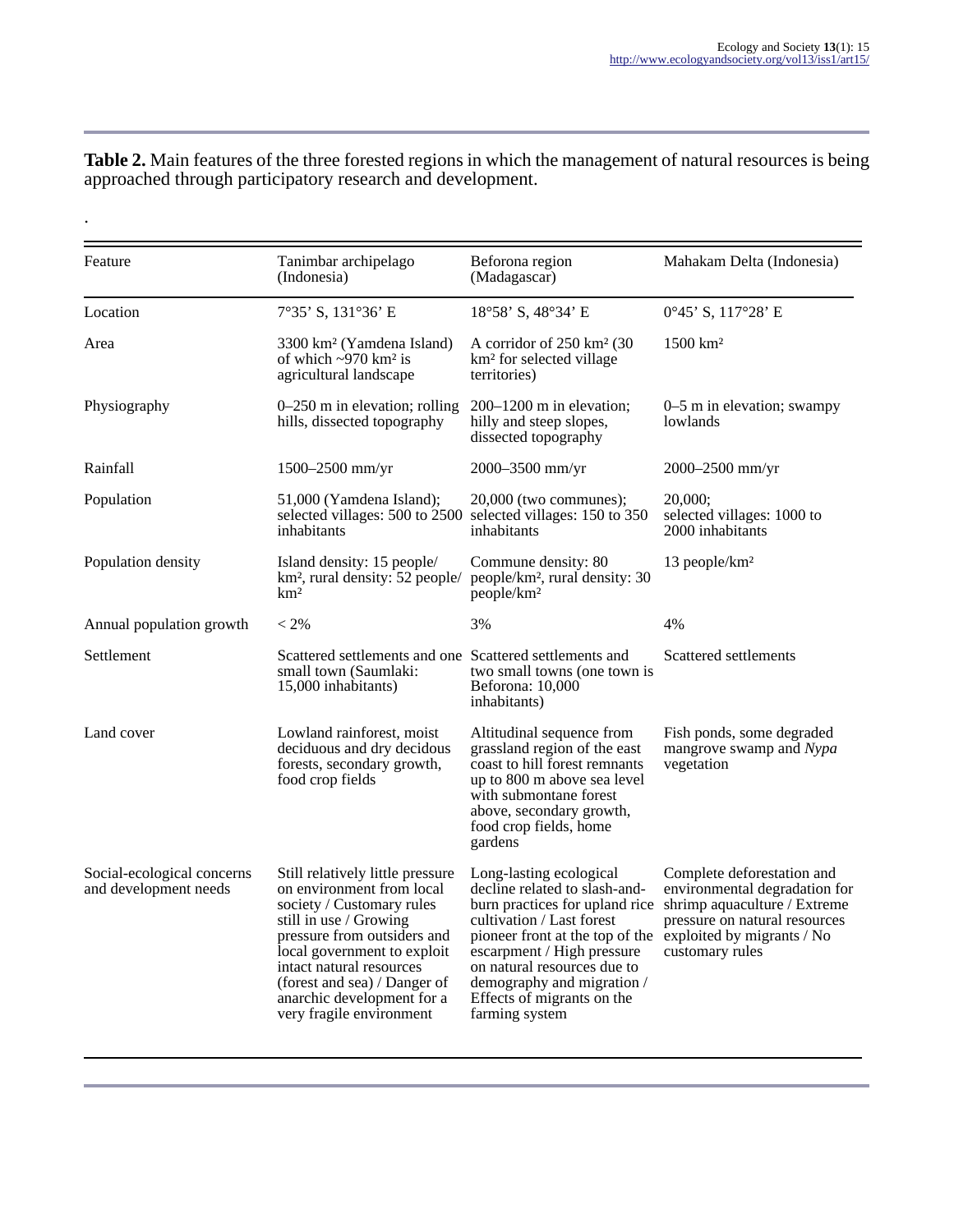# **Methods**

The methodology was the same at each site. The main stakeholders were identified first. The socialecological and economic data were then acquired, and stakeholder involvement was fostered for consensus building on goals and actions required for participatory development (Table 3).

# *Acquisition of social-ecological and economic data*

For each location, the historical, socio-cultural, and anthropological characteristics of the local society and its knowledge of the environment, the distribution of natural resources, folk classification, and management (Tanimbar: Purwanto et al. 2004; Beforona: Pfund 2000; Mahakam: Levang 2002) were studied in parallel with biophysical and ecological studies (Tanimbar: Persulessy et al. 2004, Lidon and Kartiwa 2005; Beforona: Brand 1998, Pfund 2000; Mahakam: Hopley 1999, Creocean 2000). Special emphasis was given to the documentation of traditional ecological practices used by societies: for example, resource extractive activities, the maintenance of services provided by ecological systems (water supply, flood control, soil preservation, biodiversity), attempts to replicate or imitate natural systems (traditional agroforestry), and general traditional knowledge regarding the sustainable management of resources.

GIS databanks, including remote sensing images and aerial photographs, were used to integrate spatial data and facilitate visions of past and present environmental issues (Tanimbar: Jewell et al. 2006, Laumonier 2006; Beforona: Brand 1998; Mahakam: Bourgeois et al. 2002). Maps generated from the GIS databases were bridged with spatially relevant participatory information provided by communities and used as critical tools for commonground discussions. The resulting participatory maps promoted the interactive participation of stakeholders in dealing with spatial information and facilitated effective communication, common visions, and decision-making processes between local communities and government.

Participatory rural appraisal and household survey techniques were used in the community research and information-gathering process (Pfund 2000, Bourgeois et al. 2002, Shantiko et al. 2004). Participatory rural appraisal focused on the generation of collectively agreed-upon descriptions of actual conditions within the community and local

government, whereas surveys helped to improve the understanding of socioeconomic and ecological dimensions at the household level. In the case of Mahakam, a commodity chain analysis (Bourgeois and Herrera 2003) was used to study relationships between shrimp farmers, traders, and cold storage companies.

#### *Fostering stakeholders' involvement and building consensus*

To initiate a negotiation process and to improve the relevance of the results in building consensus, stakeholders from all parties concerned by the development were identified and consulted from the start at regular participatory stakeholder expert meetings using the proactive conciliation tool, or PACT method, developed by Jésus and Bourgeois (2002, 2003) in the Indonesian cases. This method helped to develop a common understanding of the current situation and evolution of the problems and to begin the construction of collective agreements on resource management and planning.

Back-and-forth processes of interaction between the study teams and stakeholders were implemented. These relied on continuous dialog between the stakeholders facilitated by the generation and sharing of findings. All actions emphasized participation, capacity building, transparency, and accountability as the keys to the successful integration of external and local perspectives. The communities were collectively involved from the start of the process. Social-ecological information was shared; training was given not only to local technical agencies, but also to village people. The latter helped to strengthen village land use and natural resource management planning capabilities, to build a stronger local team able to apply participatory methodologies, and to spread the concept further in other villages. Enthusiasm and resulting participation were further encouraged by fostering the willingness to cooperate in providing information through either group discussions or one-on-one discussions and interviews and in providing access to other development actors.

Common vision and shared direction are critical for successful management. Participatory prospective analysis techniques were developed and used for this purpose in the Indonesian cases (Bourgeois and Jésus 2004, Astawa et al. 2006). In Madagascar, the results of systemic analyses (Messerli and Pfund 1999) and synthesis reports (Hurni and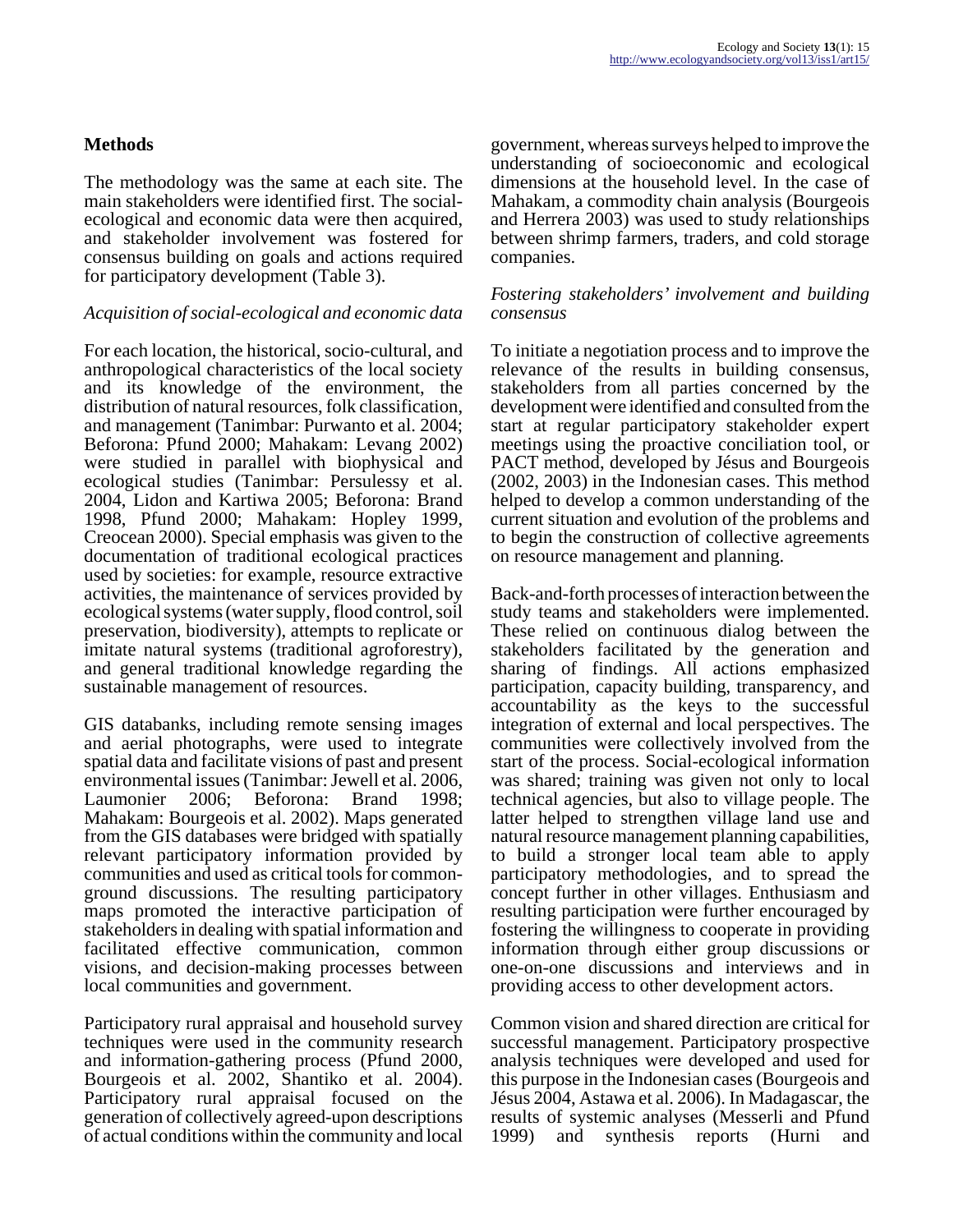| Data or sampling<br>characteristic    | Tanimbar (Indonesia)                                                                                                                                                                                                                                           | Beforona (Madagascar)                                                                                                                                                                                                                       | Mahakam Delta (Indonesia)                                                                                                                                                                                                 |
|---------------------------------------|----------------------------------------------------------------------------------------------------------------------------------------------------------------------------------------------------------------------------------------------------------------|---------------------------------------------------------------------------------------------------------------------------------------------------------------------------------------------------------------------------------------------|---------------------------------------------------------------------------------------------------------------------------------------------------------------------------------------------------------------------------|
| Land cover maps and<br>stratification | <b>LANDSAT</b> Thematic<br>Mapper satellite data; 1996,<br>2002                                                                                                                                                                                                | Aerial orthophotographs;<br>1957, 1968, 1987, 1994                                                                                                                                                                                          | <b>LANDSAT</b> Thematic Mapper<br>satellite data; 1992, 1996,<br>1999, 2001                                                                                                                                               |
| Ecological data                       | Vegetation: 15 sites, 75 plots<br>of 0.2 ha<br>Soil: $75$ sites and $450$<br>samples                                                                                                                                                                           | Vegetation: 252 plots of 0.03<br>to 0.08 ha<br>Soil: 160 samples                                                                                                                                                                            | Secondary data from Hopley<br>$(1999)$ and Creocean $(2000)$                                                                                                                                                              |
| Socioeconomic data                    | 15 village studies (population<br>of $500-2500$ ) using an in-<br>depth socioeconomic survey<br>of 450 households for<br>indicators such as access to<br>land, agricultural techniques<br>and calendar, and household<br>economy (see Shantiko et al.<br>2004) | 6 village-level appraisals and<br>a survey of 42 households for<br>indicators such as access to<br>land, agricultural techniques<br>and calendar, and household<br>economy (investment in time<br>and benefits from different<br>land uses) | 50 respondents for<br>stakeholders' typology; a<br>survey of 100 households for<br>25 socioeconomic indicators,<br>including pond operation,<br>economics, and technology;<br>in-depth interviews of 30<br>shrimp traders |
| Socio-cultural                        | 15 villages; extensive<br>interview of elders and<br>customary and religious<br>leaders                                                                                                                                                                        | 6 villages; extensive<br>community appraisal and<br>interview of elders and<br>customary leaders<br>(genealogy, local rules,<br>sacred sites)                                                                                               | Extensive interview of elders<br>to track the evolution of Bugis<br>settlements in the delta                                                                                                                              |

### **Table 3.** Supporting data and sampling characteristics for the three case studies.

Ramamonjisoa 1999) were used to gather stakeholders and catalyze collaborative strategies at local and national levels through a series of meetings and workshops. We discuss the comparative results using the following common analytical structure: local perceptions and use of the environment, land use changes and disturbances, and steps toward participatory development.

#### **LOCAL PERCEPTIONS AND USE OF THE ENVIRONMENT**

### **Tanimbar, Indonesia**

Sovereignty based on common property rights is central to Tanimbar society and occurs at three levels: household, clan (*marga*), and *soa* (a group of *marga*). The management of customary land (*petuanan*) is based on the "eating together" sharing principle. Land is not owned by individuals, but the

cultivation rights can be passed on to the next generation. Within the *petuanan*, the traditional system for managing natural resources is known as *sasi.* This system, criticized for not being fully equitable (Zerner 1994), nevertheless regulates the period of use of natural resources such as forest, sea, and plantations. It is based on mutual benefits and strengthens social cohesion (Novaczek et al. 2001, Purwanto et al. 2004). Tanimbar societies today are still highly obedient to *sasi* rules.

Resource-based activities (agriculture, fisheries, and foresty) represent  $> 70\%$  of the population's income. In addition to the production of copra (dried coconut), people cultivate vegetables, corn, upland rice, and tubers according to the season and use little chemical fertilizer. Livestock such as pigs, goats, and chickens mostly represent savings. Depending on the season, fishing also provides substantial additional income for households. Other valuable marine products such as sea cucumber and top shells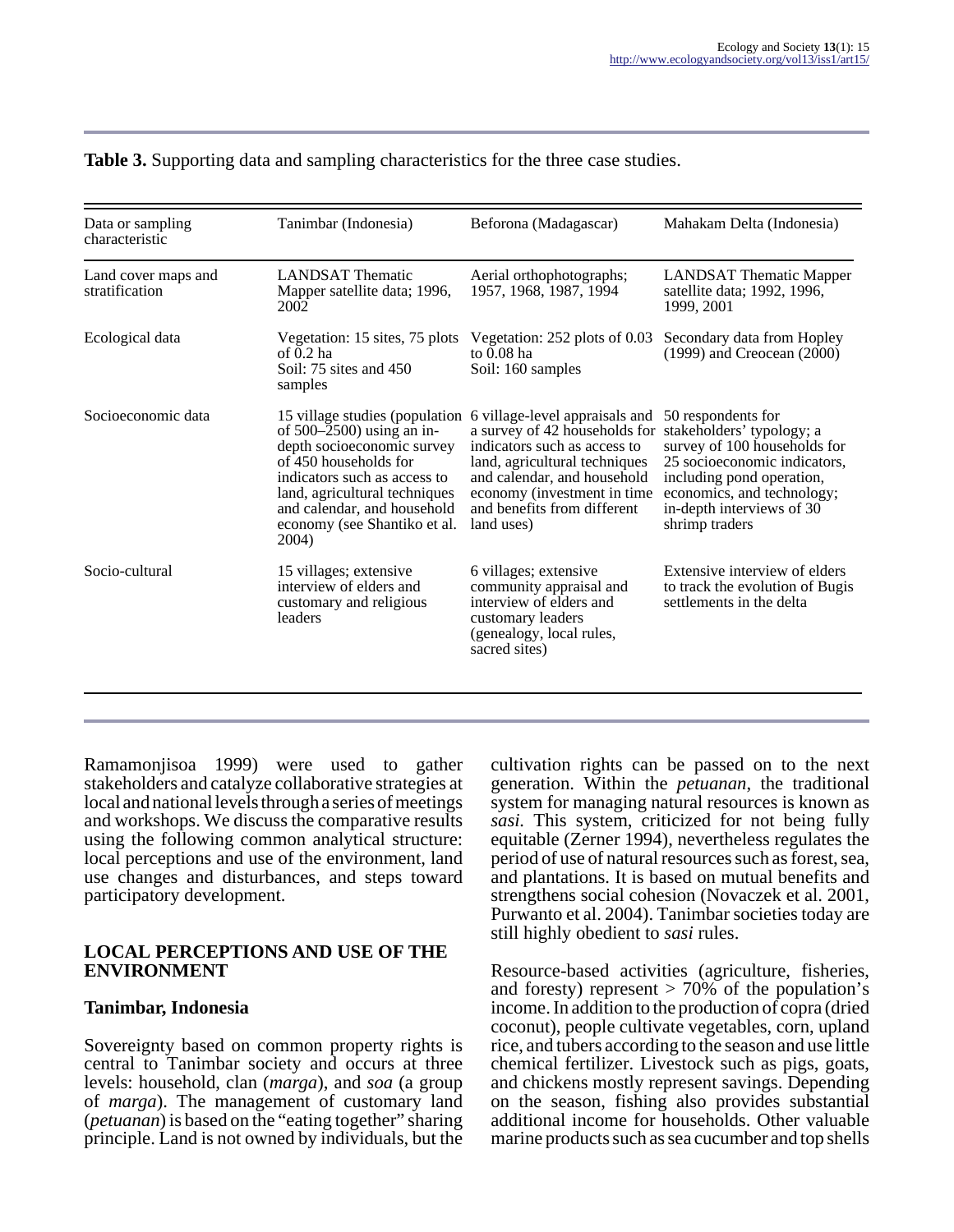(*Trochus* spp.) are traditionally managed under *sasi* and are looked after very cautiously. Nontimber forest products represent 8% of the total income, which is twice the contribution of timber. Since the local ban on industrial logging in 1992, wood extraction has been essentially community based.

Our investigations indicate that  $>$  350 species are used in all aspects of daily life. The indigenous knowledge of the landscape itself recognizes several land cover and land-use units associated with good soils for agriculture. The communities also have a clear representation of the spatial allocation of landuse rights and a clear understanding of the relationships between deforestation and changes in the condition of the natural resources such as water availability and quality.

### **Beforona, Madagascar**

In Beforona, the dominant ethnic group, known as the Betsimisaraka, has maintained a strong cultural identity and indigenous knowledge in rural areas. Farmers are very knowledgeable about the different types of vegetation and use indicators such as leaf color to evaluate soil fertility. Half of the 750 plant species listed by Pfund (2000) have a local use, and > 100 are commonly used. The core production system, a slash-and-burn practice locally known as *tavy,* has been handed down from generation to generation. Fallow and upland rice fields cover approximately 60% of the village territories. This system is anchored in cultural values related to the veneration of ancestors and their practices. Access rights to the land fall roughly into three categories: community rights, especially for land dedicated to special harvests for the celebration of ancestors, in places called *sembotrano* (clothes of the ancestors); kinship group rights; and rarer access for households alone when land has been "privatized" from kinship lands.

The burning of slashed vegetation is considered important by local people because it is supposed to warm the soil and eradicate pests such as rats. The preservation or longer duration of fallow periods combined with more restricted access has resulted in *sembotrano* being less degraded than the surrounding areas. Farmers also follow some agricultural practices relevant to sustainable management. They use fire-breaks and burn the fields according to wind direction to avoid uncontrolled wildfire. When weeding rice fields,

they spare useful woody species. At the landscape level, they maintain sacred riverine and hilltop forests. Households, especially within kinship groups, try to concentrate their properties along secondary valleys or microwatersheds because these allow crop diversification, as well as easier access to and control of fields and forest, than do other areas.

# **Mahakam Delta, Indonesian Borneo**

In the Mahakam Delta, no customary law controls access to the area and its natural resources, which is under the responsibility of the Ministry of Forestry and is classified as swamp forest. Local forestry services do not view the Mahakam Delta as a valuable asset because of the dominance of *Nypa* palms over mangrove tree species. Land allocation by local village rulers was not an issue when the population of fishers first settled. The only ecological practice that was tacitly respected was that of keeping a protective mangrove belt separating the ponds from the sea or riverbanks.

# **LAND USE CHANGES AND DISTURBANCES**

# **Tanimbar, Indonesia**

In Tanimbar, the more traditional remote villages of the west contrast with those on the east coast. In the east, customary territories are smaller, the topography is steeper, river basins are short, and the risk of ecological decline, erosion, and land conflicts is higher. In the south, closest to the main city, a shortage of access to new land has already resulted in a degraded landscape largely dominated by invasive species like bakurang (*Chromolaena odorata*) as a result of overfarming and burning. The building of new roads also created new pioneer fronts, as can be observed along the Saumlaki-Arui east coast road.

Starting in the early 1990s, a logging company operated for 2 yr and then left the area because of the severe social turmoil its activities created among the local people. The social and environmental effects of this commercial logging brought considerable national and international attention and resulted in an unprecedented decision: the suspension of logging operations on Yamdena Island. Of great concern was that communities were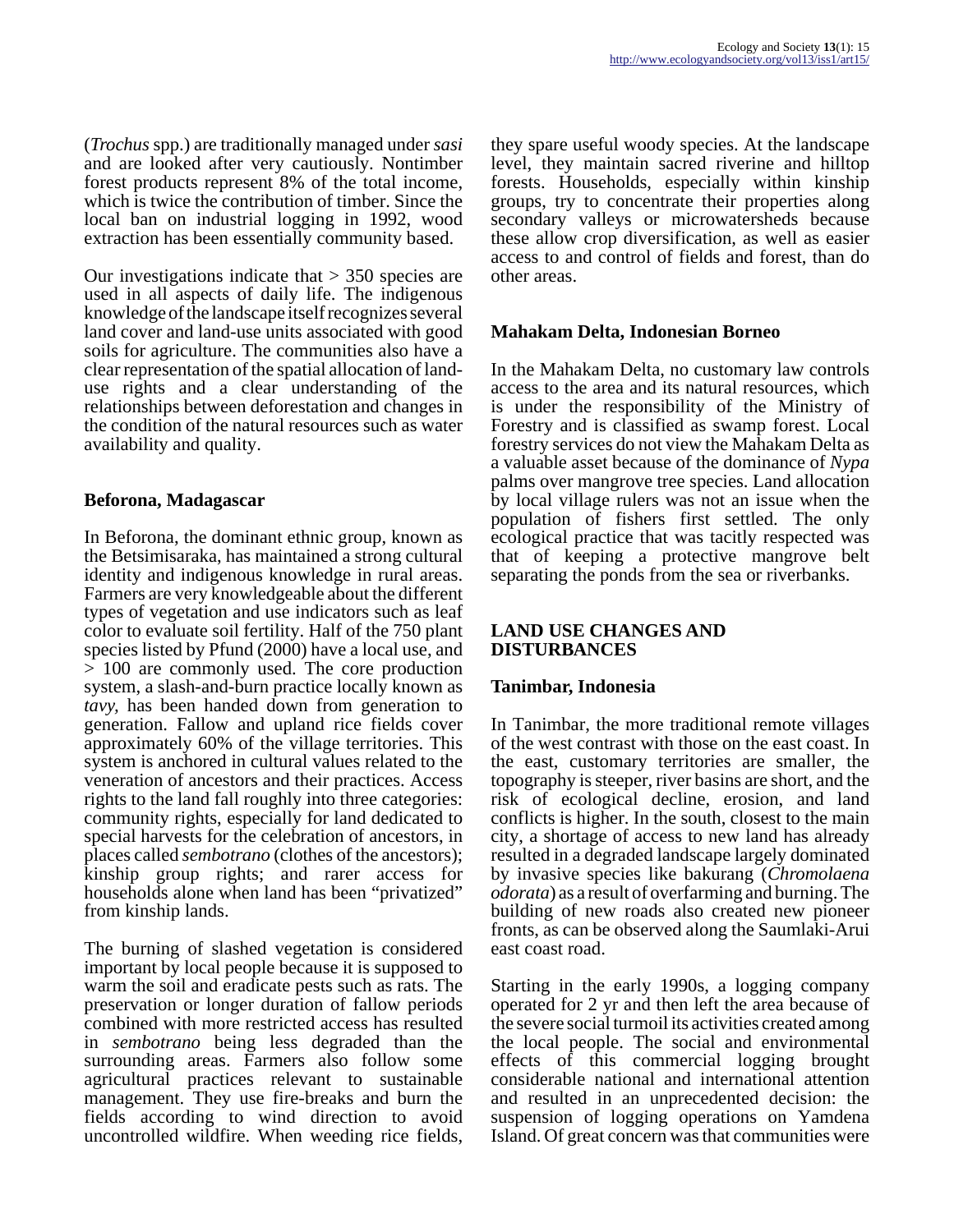not given any representation within the planning process and that traditional land- and forest-use rights were being effectively ignored in favor of profits from commercial timber production. Apart from the social issues, a particular environmental worry of scientists was the effect of commercial logging activities on soil types that have very high potential erosion rates under seasonal climate. Since then, several attempts have been made by timber companies to reopen concessions, thus far unsuccessfully.

With such a high level of forest cover, which includes high-value timber species, but with a strong communal sense of ownership for ancestral lands, the potential for future conflicts over the use of forest resources in Tanimbar is very high. A participatory approach was advocated to help avoid conflicts in the design and implementation of new natural resource management plans.

# **Beforona, Madagascar**

In Beforona, the road linking the harbor of Toamasina to Antananarivo is strongly influenced by the history of human settlement and agriculture. At the beginning of the 20th century, colonial programs promoted coffee and other cash crops in the region, leading to an agricultural landscape dominated by upland rice, coffee, and banana.

Farmers first cleared fields in the more fertile valley bottoms and built villages close to the rivers. Nowadays, where remote forest is still accessible at higher elevations and on more fragile soils, farmers who are short of land still use the same techniques. Only rocky land on hilltops is avoided. Elsewhere, labor constraints and social aspects encourage farmers to keep their fields as close to their dwellings as possible. The fallow duration is the first parameter to be modified under increased demographic pressure. Outside *sembotrano,* farmers have reduced fallow periods to an average of 5 yr. As forest disappears, the nutrients stored in the vegetation are lost. The distributions of invasive weeds expand, increasing labor needs and constraining investment in other activities. Finally, aluminum toxicity and changes in soil texture make it impossible to cultivate rice (Fig. 1).

Rice is grown mainly for self-consumption, but is sometimes used for urgent cash needs. The loss of productive soils and the resulting decrease in upland rice production forces farmers to both extend rice

fields and cash crop production areas. For monetary income, farmers are worried by the instability of banana and coffee prices.

A noticeable shift in cultivation strategies occurred during the 1990s. Highland migrants were allowed to found new villages through alliances. They cultivated ginger and developed commercial networks. Because of good economic returns, they were soon copied by local farmers. In 1998, ginger production became the second most important household activity in terms of labor investment. This wide and rapid adoption of ginger production had negative ecological effects that were stronger than those under the *tavy* system. In particular, the need to till the soil to grow ginger makes fields more prone to weed invasion and nutrient leaching.

# **Mahakam Delta, Indonesian Borneo**

Oil and cold storage companies began operations in the Mahakam Delta in the mid-1970s. The influx of workers created a new market for local products, especially fish and seafood. By introducing the local black tiger prawns (*Penaeus monodon*) to the international market and by lending capital to selected fishers, cold storage companies dramatically changed the local economy.

The prohibition of trawl fishing by the Indonesian government in 1980 led fishing communities to experiment with ponds. In the 1990s, excavators progressively replaced manual labor; shrimp farming turned from a small-scale family activity into an industrial business. From 1995 onward, immigration peaked and shrimp ponds expanded tremendously. The 1997–1998 monetary crisis trebled the local value of the shrimp while input costs remained unchanged (Fig. 2). In 2002, 75% of the area was covered by productive ponds or ponds in preparation, whereas most of the *Nypa* area had disappeared. Ponds even encroached upon the upstream freshwater swamp forest.

The delta became a wealthy area. Some of the poor migrants from the 1970s today exploit thousands of hectares of shrimp ponds. The natural fertility of the delta produced immediate returns, and the net value of shrimp production, which was almost nil in the early 1970s, reached US\$ 100 million in 2001 (Bourgeois et al. 2002). Shrimp farming intensified through the increased use of inputs and mechanization.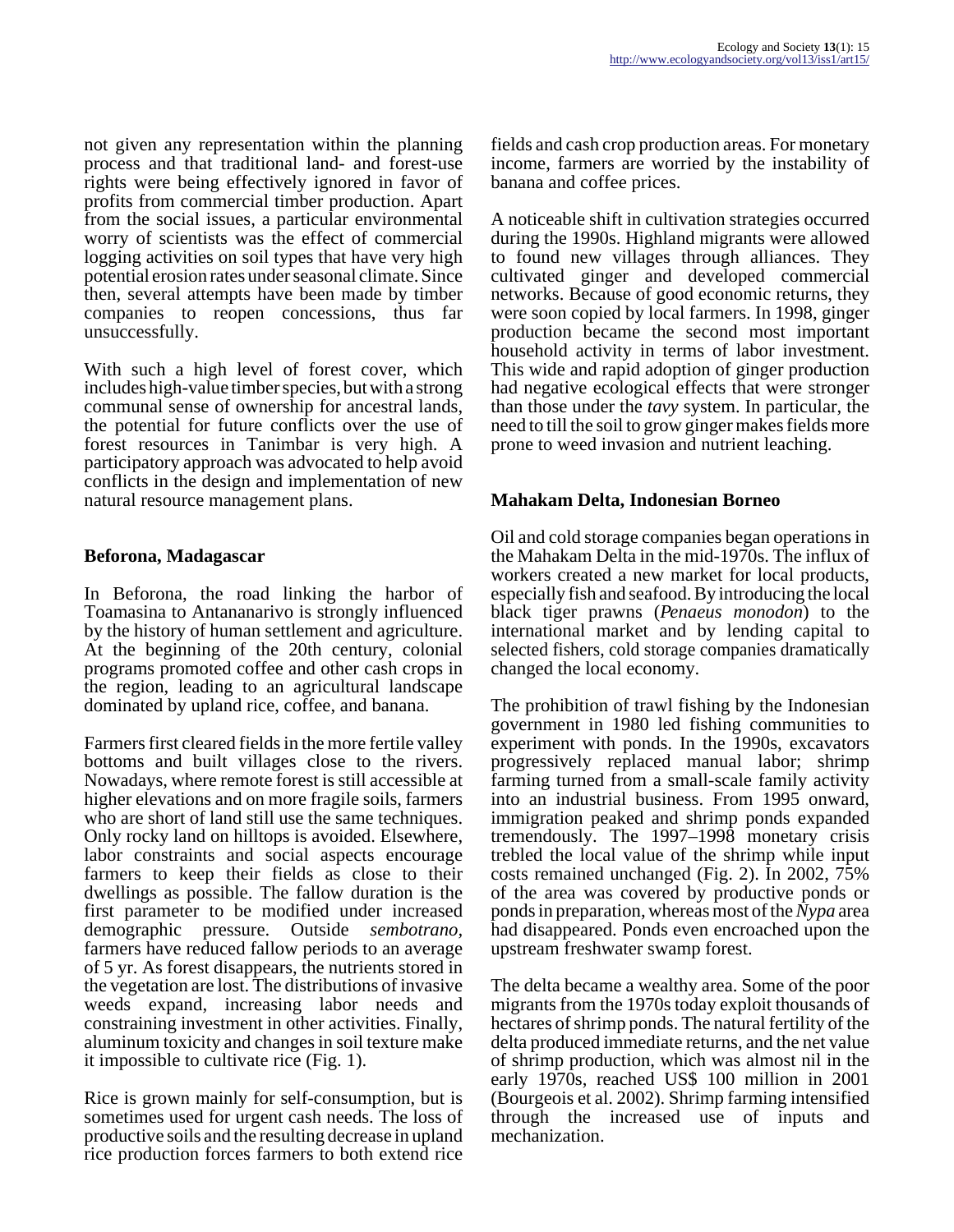**Fig. 1.** Effects of repeated slash-and-burn cultivation practices on vegetation and the carbon and nutrient contents of soil and vegetation. The average effect of the repeated slash-and-burn cultivation cycle (generally 1 yr cultivation, 5 yr fallow) on carbon and nutrient stocks (nitrogen, phosphorus, potassium, calcium, and magnesium) can be measured in vegetation and soils along a degradation gradient from rain forest to shrub fallow, mixed fallow, degraded fallow, and grassland (Brand and Pfund 1998). The time taken to pass from one stage to another is approximate, based on interviews with farmers about past cultivation cycles. The first threshold is the transformation of forest into agricultural land. The organic matter in the soil increases, but the nutrients stored in the vegetation are mainly lost. The second threshold is the appearance of invasive species. The third threshold is decisive because the soils become depleted and it is impossible to cultivate rice, mainly because of changes in texture and aluminum toxicity.

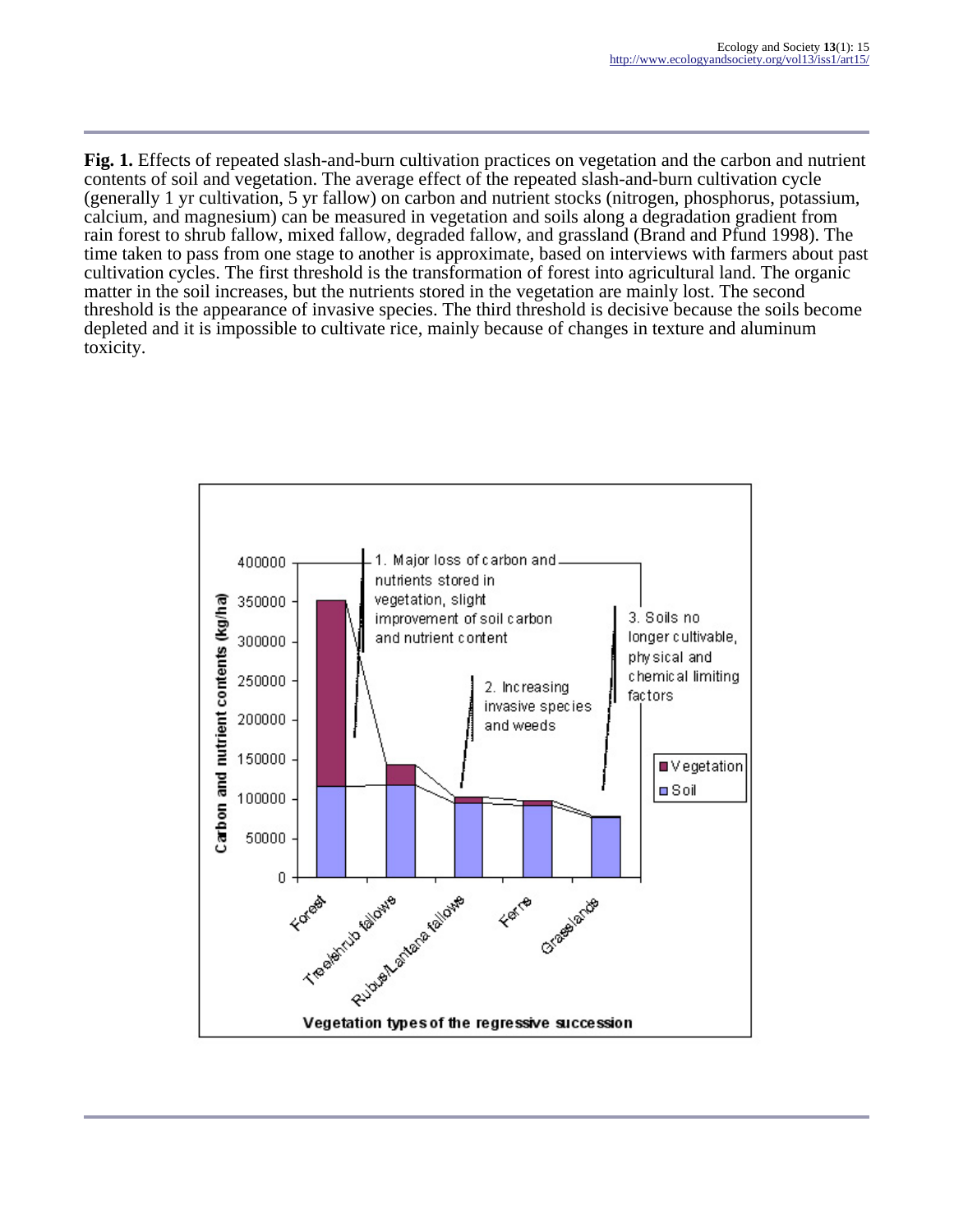

**Fig. 2.** Land cover and land-use change in the Mahakam Delta (1992–2001), after Bourgeois et al. (2002).

Rapidly, problems of soil loss, decreasing pond productivity, dyke erosion, and shrimp diseases emerged. The functions and values of the mangrove forest disappeared, in turn threatening shrimp farming. Like elsewhere, shrimp ponds are the indisputable cause of the destruction of the mangrove forest (Macintosh and Zisman 1997). The average production of black tiger prawns was 80 kg/ ha in 2002 compared to reports of 600 kg/ha 10 yr earlier. Total harvest failure has also occurred. The system lacks sustainability, and the threshold of ecological sustainability was already transgressed in approximately 1996–1997 (Fig. 3). Shrimp production on a large scale experienced its wellknown boom-and-bust cycle (Spaninks and van Beukening 1997, Primavera 2000, Hein 2002, Huitric et al. 2002), resulting in its own collapse, as well as the total destruction of the environment.

By 2000, no land was available for further shrimp pond development, and competition for land often turned into conflict. Conflicts expanded and linked the shrimp and oil sectors: shrimp farmers claimed

that the activities of the oil companies caused the production losses that they were experiencing. Local environmental nongovernmental organizations entered the game, mostly supporting the shrimp farmers' claims. Finally, the local government tried to intervene after witnessing the degradation of the mangrove forest, the rising conflicts, and the economic loss caused by failing shrimp production, which had been a major source of income.

### **STEPS TOWARD PARTICIPATORY DEVELOPMENT**

# **Tanimbar, Indonesia**

In Tanimbar, the shortcomings of the old land allocation maps and plan were acknowledged by the parties involved, and a participatory research and development program was established to promote and facilitate the integration of local concerns and national priorities in a new land-use plan. The stakeholders' involvement culminated in a series of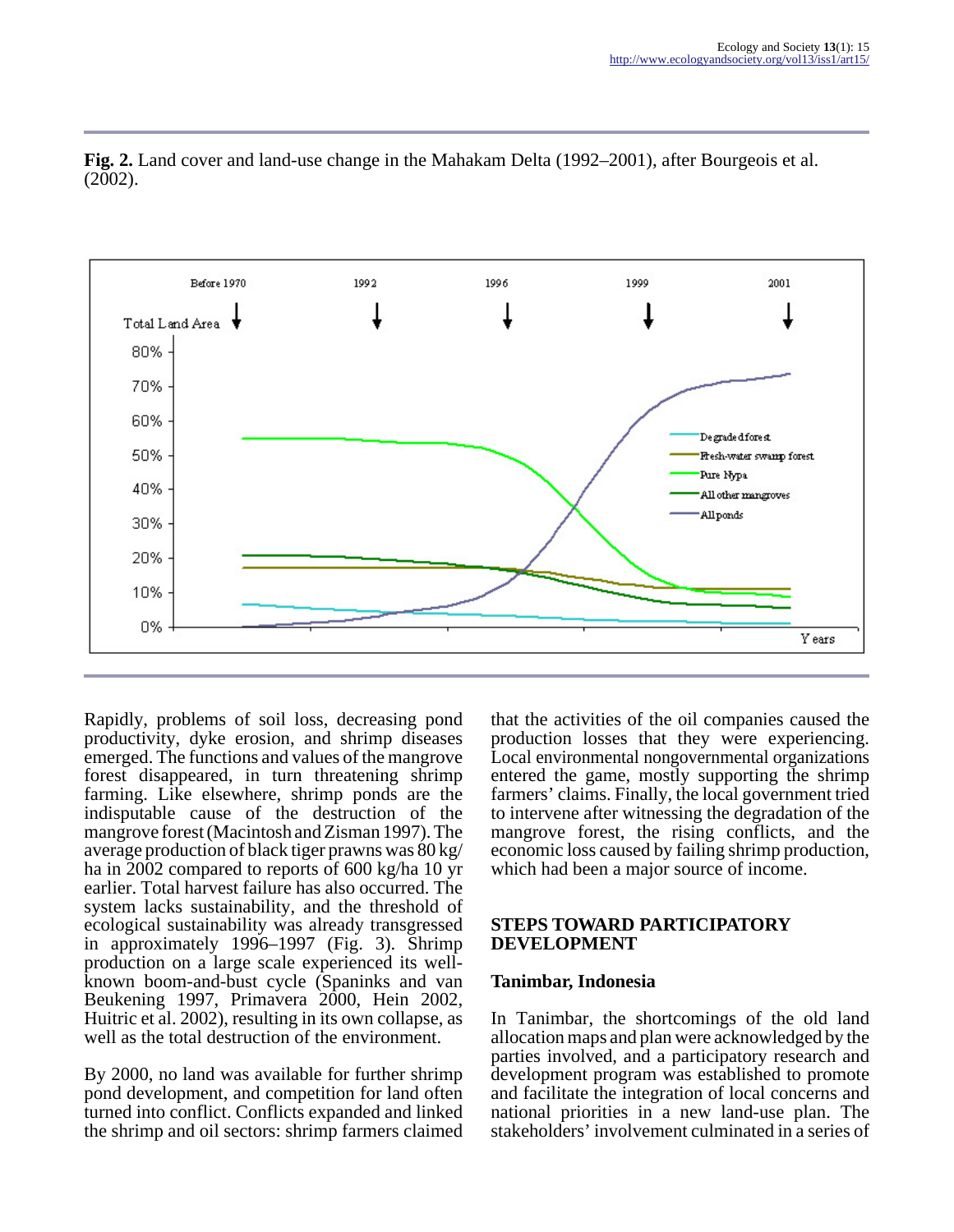**Fig. 3.** Evolution of the ratio of shrimp ponds to mangrove swamp and the ecological footprint threshold. The ecological footprint line (Rees and Wackernagel 1994) represents an estimate of the productive land and water area required to supply the resources that a human activity demands, as well as to absorb the wastes that it produces. The line is thus a sustainability indicator. It is drawn here at a ratio of 1:2 (1 ha of shrimp pond requires 2 ha of mangrove swamp), using references to shrimp aquaculture in Asia and Colombia (Kautsky et al. 2000).



workshops at which the results of the study were debated. The final recommendations, endorsed by the local government, were presented to the local legislative assembly and provincial government to strengthen the legitimacy of the official request made to central government. There were three main consensuses.

The first consensus emphasized the importance of traditional resource management mechanisms and the necessity to promote them for integration into statutory law. Potential conflicts related to the *petuanans'* borders between villages were identified. Legal action has proved to be unsatisfactory because modern law brings only more distrust and feelings of unfairness. On the

contrary, conflict managed by means of *adat* (customary) law and consultation involving a *pela* (mediatory village) usually helps to satisfactorily settle intervillage disputes. However, its implementation remains difficult in the modern world when it is not recognized by the central government.

The second consensus concerned land allocation and land-use planning agreements reached through milestone events, facilitating the development of a common vision on the future of forest and land use. These agreements were achieved through three steps. The first was a series of participatory prospective analysis workshops to share knowledge, discover triggering factors that may influence possible development scenarios, and choose actions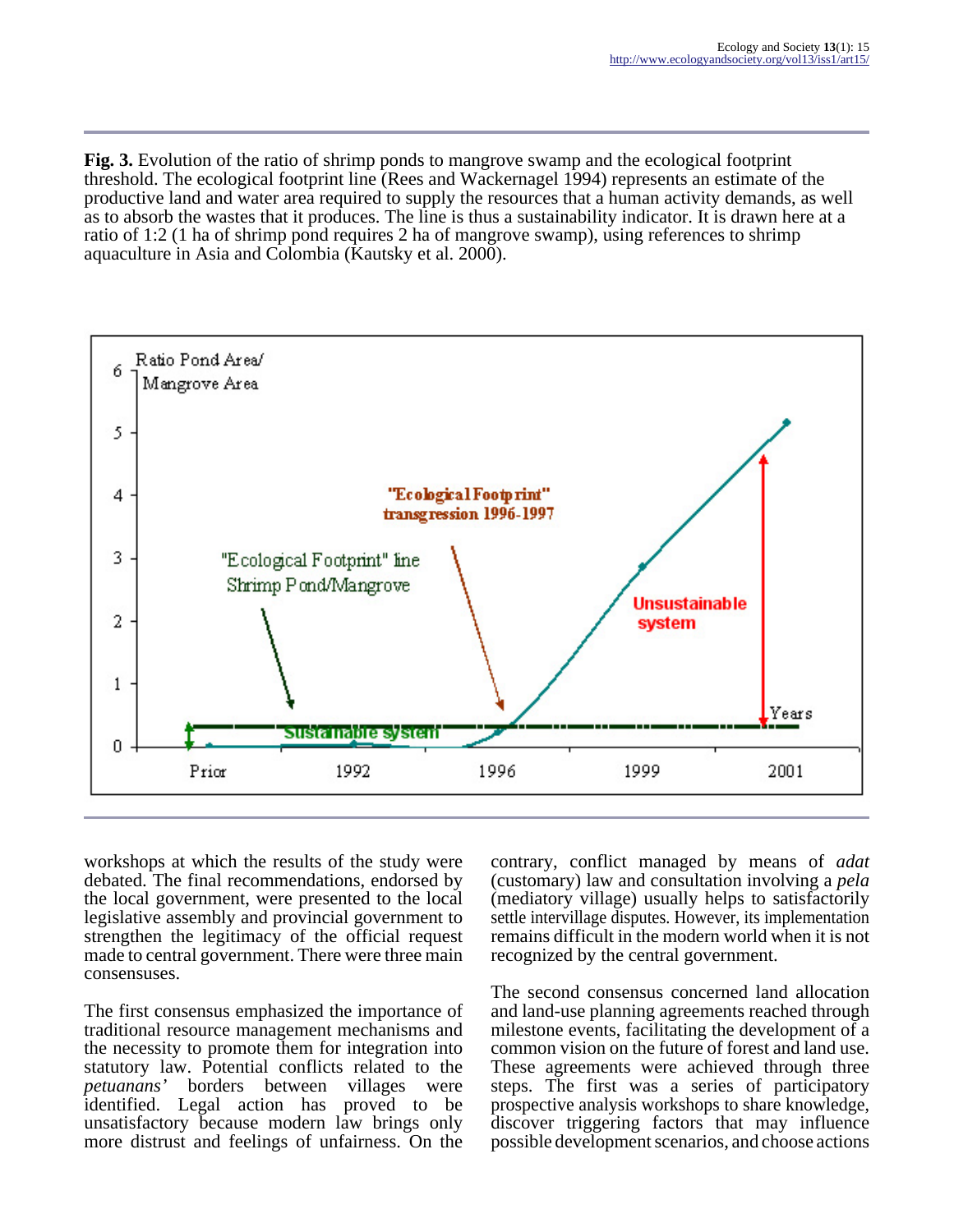to anticipate the triggering factors. This led to the South Yamdena community workshop in which representatives of the 15 villages provided recommendations for the formulation of policies on the management of natural resources. The final workshop included all 40 Yamdena villages, project participants, and government to reach agreements about natural resource management, revise the land status and forest function maps, and formulate new official documents.

The third consensus was another mutual agreement between communities and local government on future actions in the agriculture, forestry, and fishery sectors. Two workshops were organized to collaboratively decide what kinds of rural development project would be acceptable to all parties. A consensus was reached on communitybased development projects designed for joint management with local technical agencies for forestry, agriculture, and fisheries (Astawa et al. 2006, Laumonier 2006).

# **Beforona, Madagascar**

In parallel with nationwide programs on participatory conservation (Hannah et al. 1998) and initiatives on devolving management power to local communities (Bertrand 1999), the study has opened the way for more action on participatory development through a multidisciplinary understanding of the situation in the region of Beforona. Despite the political wish to eradicate it, *tavy* remains steadfast, and associated ritual rules are maintained as long as they do not require too much financial investment. Land-use and agricultural practices appeared to be very sensitive to demographic pressure and poverty. Environmental degradation and the lack of forestland have resulted in the greater importance of *tanimboly,* the home-garden system for cash crop production and off-farm opportunities.

We found that migration was a key parameter in the social cohesion of villages. Generally, the integration of individual migrants poses no problem and is rather welcome through family alliances. The integration of full migrant groups is more difficult. Such groups are more inclined to reside in a part of the village, rather than to integrate. When conflicts arise, the solution is simply for part of the population to leave and build a new village. Migrants are expected to respect the local rules and to follow the traditional farming system. In the studied villages,

customary rules related to family and community were generally respected, but traditional practices or bans related to resource management were not effectively suggested or imposed, with even a few cases of exploitation of sacred forests by migrants.

Aware of the degrading conditions and looking for innovations, communities were keen to collaborate, and agreements between farmers and scientists led to the selection of priority activities and trials such as a direct-seeding mulch-based cropping system. This was followed by the relatively successful introduction of an "ecologically friendly" ginger, i. e., ginger cultivated together with leguminous species and planted on contour lines to improve fallow lands. The gain in biomass was approximately 8 metric tons/ha, 40% of erosion was avoided, and economic returns increased by 18– 30% (Messerli 2006).

Finally, despite these innovations, the fact that the *tavy* system was so central to community livelihoods and that appropriate alternatives to growing upland rice were still impractical needed to be heard at the central level. National workshops for the government, policy makers, technical agencies, and community representatives were organized to help understand better the realities of this traditional system when planning development activities.

# **Mahakam Delta, Indonesian Borneo**

In the Mahakam Delta, the participatory action research enhanced interactions among stakeholders and set the ground for the design of an integrated resource management plan. It succeeded by providing a better understanding of the ongoing dynamics. A key element was the generation of shared data on the evolution of the delta and its current situation based on the identification of individual and collective perceptions, socioeconomic and technical indicators of the shrimp business, links and strategies of the actors in the supply chain, and the visualisation of land cover change and estimates of erosion.

Stakeholders' involvement culminated in workshops at which findings were presented at various stages. During these workshops, the participants agreed on the creation of a new organization comprising representatives of all stakeholders in the Mahakam Delta and on the collective design of an agreed-upon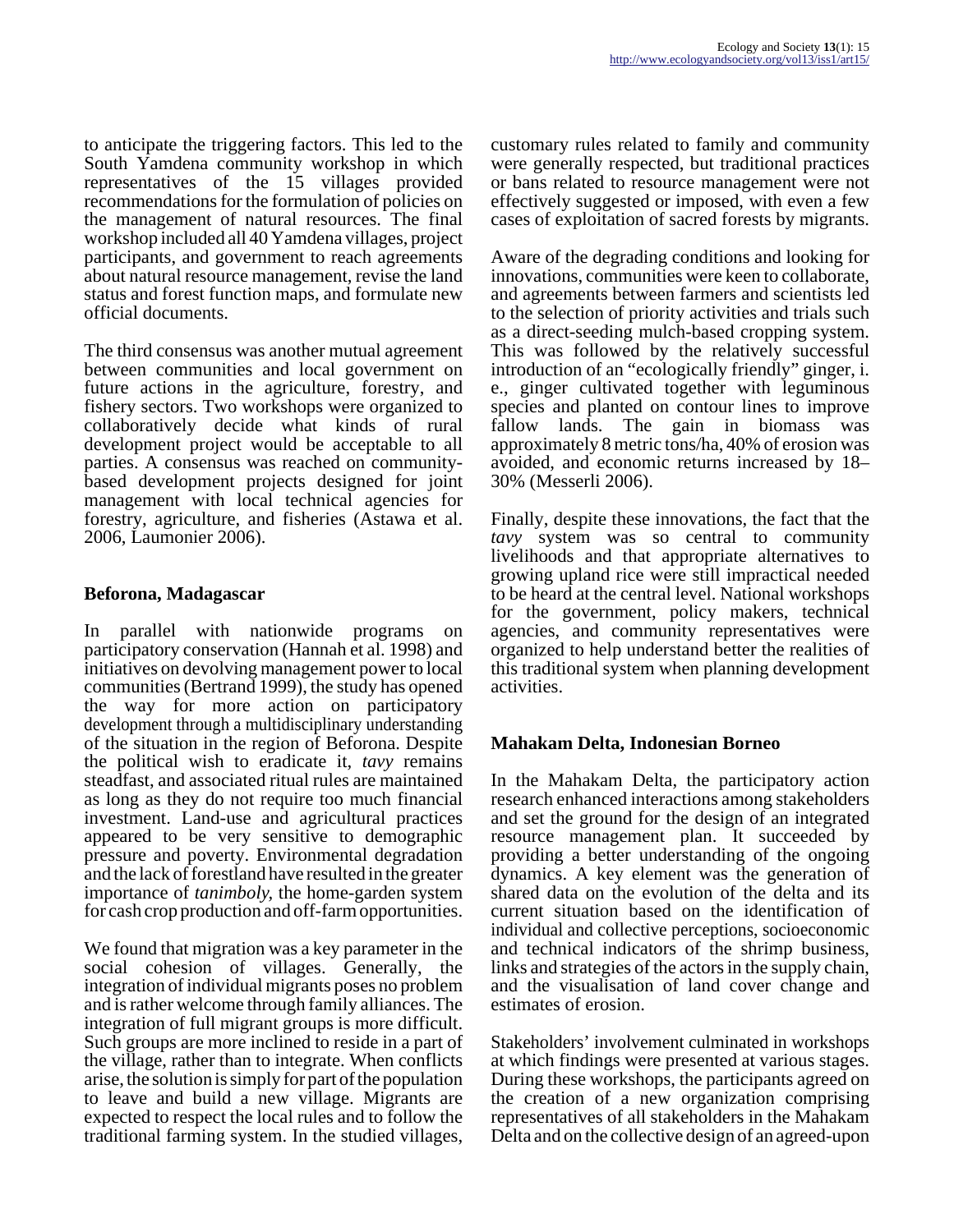land-use scheme along with land access regulations. The district authorities agreed to take the lead to make the regulations operational. A task force started to operate, and the workshop conclusions were presented to the local legislative assembly.

Despite the momentum created, no activities were implemented for 2 yr. The United Nations Development Programme then supported scientists and local nongovernmental organizations in designing a strategy to strengthen stakeholders' coordination for the integrated management of the delta resources. The resulting proposal (Bourgeois et al. 2004) aimed at empowering local stakeholders in establishing an economic and ecological balance that would ensure sustainable economic activities in the delta.

# **DISCUSSION AND LESSONS LEARNED**

All three cases initially aimed at facilitating mutual<br>social-ecological understanding among local social-ecological understanding among government, local communities, and other stakeholders regarding the implementation of landuse and management practices that are compatible with the natural, socio-cultural, and economic potential of the areas. We next discuss how the ecological dimension of development was perceived by local societies and to what extent the participatory development initiatives have enhanced the fit between ecological, socio-cultural, and economic systems, leading to some common lessons learned.

# **Local perceptions of the ecological dimension**

Our studies confirm that the ecological dimension remains weakly or awkwardly addressed. It is vague for most parties and difficult to integrate into development actions when dealing with tropical forested landscape management in developing countries. We examine three issues to understand why this is the case: the disdain for traditional ecological knowledge and practices, the antagonism between economy and ecology, and the mismatch between traditional and modern governance systems.

### *Disdain for traditional ecological knowledge and practices*

Most traditional societies are thought to have developed ecological knowledge as systems of local conservation (Berkes et al. 1998). However, the debate is not closed on the real effectiveness of indigenous conservation and how to translate and use this knowledge in the implementation of natural resource management and development actions. If an ecosystem-like concept exists in traditional society, what is the kind of change that traditional ecological knowledge can withstand? To what kind of change is it more vulnerable, and what aspects of it should be implemented in modern rural development, instead of only being documented by scientists? Our study confirms that in Indonesia and Madagascar, relevant traditional indigenous knowledge related to environment and ecosystems exists, but is largely ignored or rejected by planners and governments.

The *sasi* in Tanimbar is a good example of an adaptive management system based on traditional ecological knowledge. It is still effective, although the extent to which it is applied varies. It focuses more on coastal environments than inland forest and vegetation. Although it seems resilient in Tanimbar, it has been obviously weakened by conflicts with the official system in many other parts of the Moluccas, and it has not been able to adapt to the changing economic and political environment in which it operates. Good ecological practices are still documented for Tanimbar, where communities traditionally have a sustainable system for extracting resources from the forest, maintaining forest cover around water springs, managing wildlife populations and semi-domesticated forest species, and establishing traditional agroforestry systems near the village. However, our study shows that this traditional knowledge is disregarded by local governments and planners and is even difficult to discuss at the central level.

Knowledge of plants still remains in Beforona, and farmers use various forest products, but no local strategies could be identified that aim at sustaining this forest production. Farmers essentially appreciate the forest as a land reserve for rice cultivation and manage to substitute a majority of forest products with secondary vegetation or planted species. Once the forest is converted into agricultural land, it will not return to the original vegetation for all of the abovementioned ecological and socioeconomic reasons. The *tavy* is seen as an unsustainable and outdated practice by government and many scientists. Although the disdain for this practice is high, our study showed that it remains a system linked to cultural aspects and constrained by local biophysical characteristics. Notably, the fact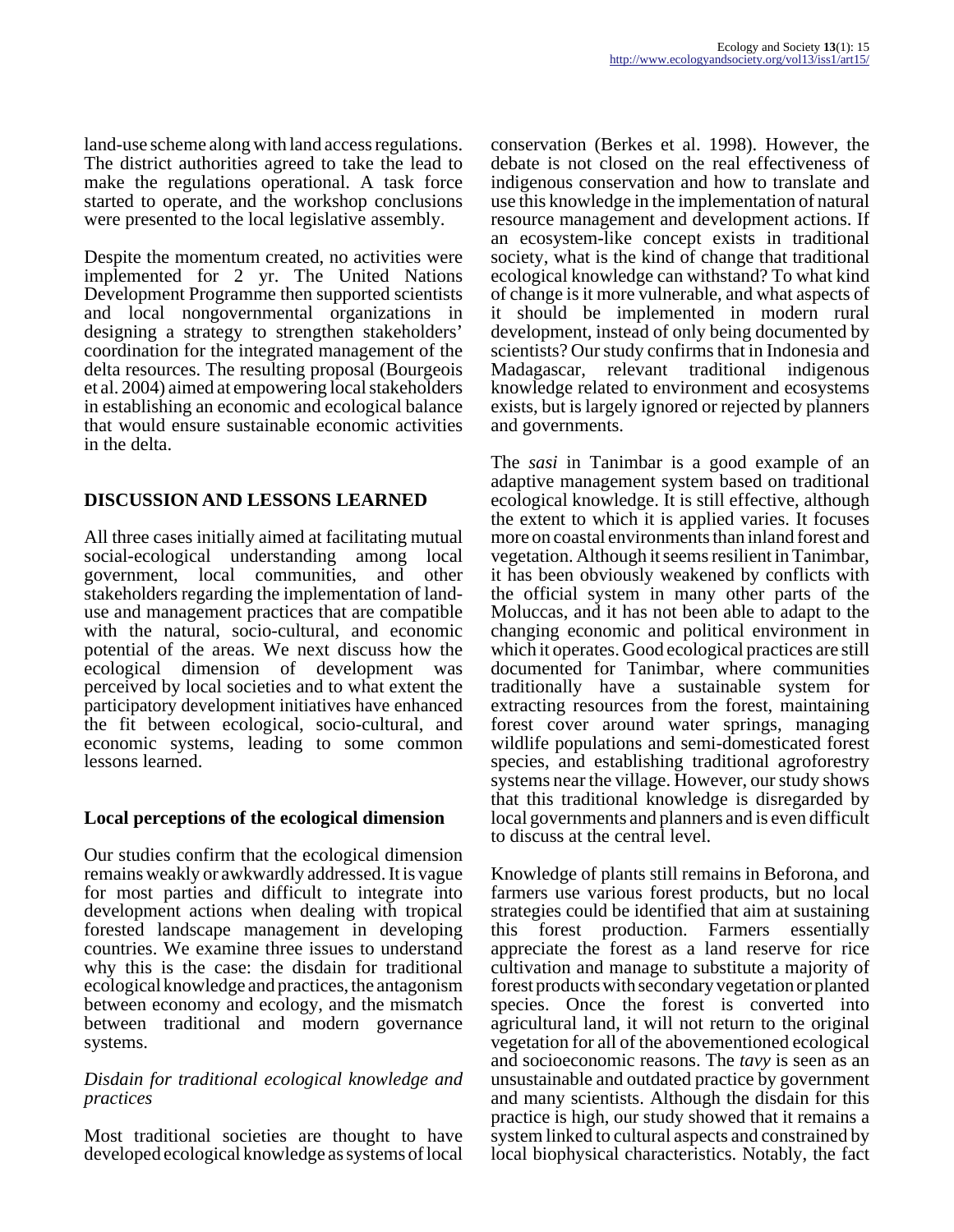that there is no tillage so that protective vegetation cover is always present minimizes the effects of the frequent cyclones on soil erosion and nutrient leaching.

In the absence of preexisting ecosystem knowledge in the Mahakam Delta, economic opportunities alone shaped the path that transformed the original delta into a gigantic shrimp farm. The only factor limiting total transformation was the harsh environment.

### *Antagonism between ecology and economy*

The importance of a landscape to communities is dictated by its potential benefits (Cunliffe et al. 2007). The level to which an existing traditional natural resource management system is exposed to economic pressures and the system's degree of social cohesion combine to explain how fast the traditional knowledge of the environment weakens in the face of economic development.

Where a strong customary system still prevails, like in Tanimbar, local communities have been able to control the pace of change to a certain extent. However, the building of a new asphalt road from the capital city has immediately induced the development of new transportation services and the diversification of market activities at the nearest villages. The overwhelming number of villagers involved in wood extraction has led, in a 10-yr period, to the overexploitation of the most valuable species in the south of the island. This shows how fragile traditional environmental sustainability practices can be in the face of economic interests.

When demographic pressure and the arrival of migrants put pressure on the land, as in Beforona, community cohesion is reduced. Although the resilience of the *tavy* system, which has been a permanent concern for government authorities, is undeniable, it has finally given way to new practices that are no longer in line with traditional agricultural practices. Originally anchored in multidimensional sustainability goals, this knowledge did not lead to noticeable preventive strategies or innovations with regard to ecological degradation. Reactions were only observed when the benefits were directed outside the community or when the system became unproductive.

In the Mahakam Delta, waves of migrants have successively shaped the landscape as it fitted their economic interests. The negative ecological effects did not bother the stakeholders, at least not until the risk of economic collapse became apparent. It was only when ecological degradation started to affect the economy of shrimp production and to threaten livelihoods that people reacted. To some extent, the direct effect on the household economy induced the emergence of some environmental awareness. This confirms that in the antagonism between economics and ecology, the former regularly prevails over the latter.

This preeminence of economic forces in all situations raises the issue of the absence of marketbased environmental incentives that would encourage the local population to improve their farming systems through the adoption of more sustainable agricultural innovations. In Beforona, for instance, the rapid development of ginger cultivation indicates that farmers are able to adapt to new niche products. However, at the same time, we found that they will definitively not abandon *tavy,* which is a livelihood guarantee against risks linked to the new challenges of finding traders and facing uncertainties in the evolution of new markets. They will also keep their extensively managed home-gardens, which are never converted to other uses, even in periods of low prices. Risk management remains a central aspect of rural strategies. As is often observed, innovations generally have to be well integrated into traditional systems in terms of techniques and time requirements, as illustrated by the case of ginger cultivated on fallow normally used for upland rice. In the Mahakam Delta, some cold storage companies began to experiment with fishery systems that incorporate mangrove tree species planted in and around shrimp ponds. Our interviewees indicated that this decision was partly related to the request for more environmental friendly practices by potential buyers from European Nordic countries.

### *Mismatch between traditional and modern governance systems*

Local communities in Tanimbar requested support for the integration of environmentally sound traditional rules within the official rules of natural resource management to give them authority and legitimacy when dealing with problems affecting the community environment; however, it was a very challenging issue to obtain this support. The integration of customary laws into national law and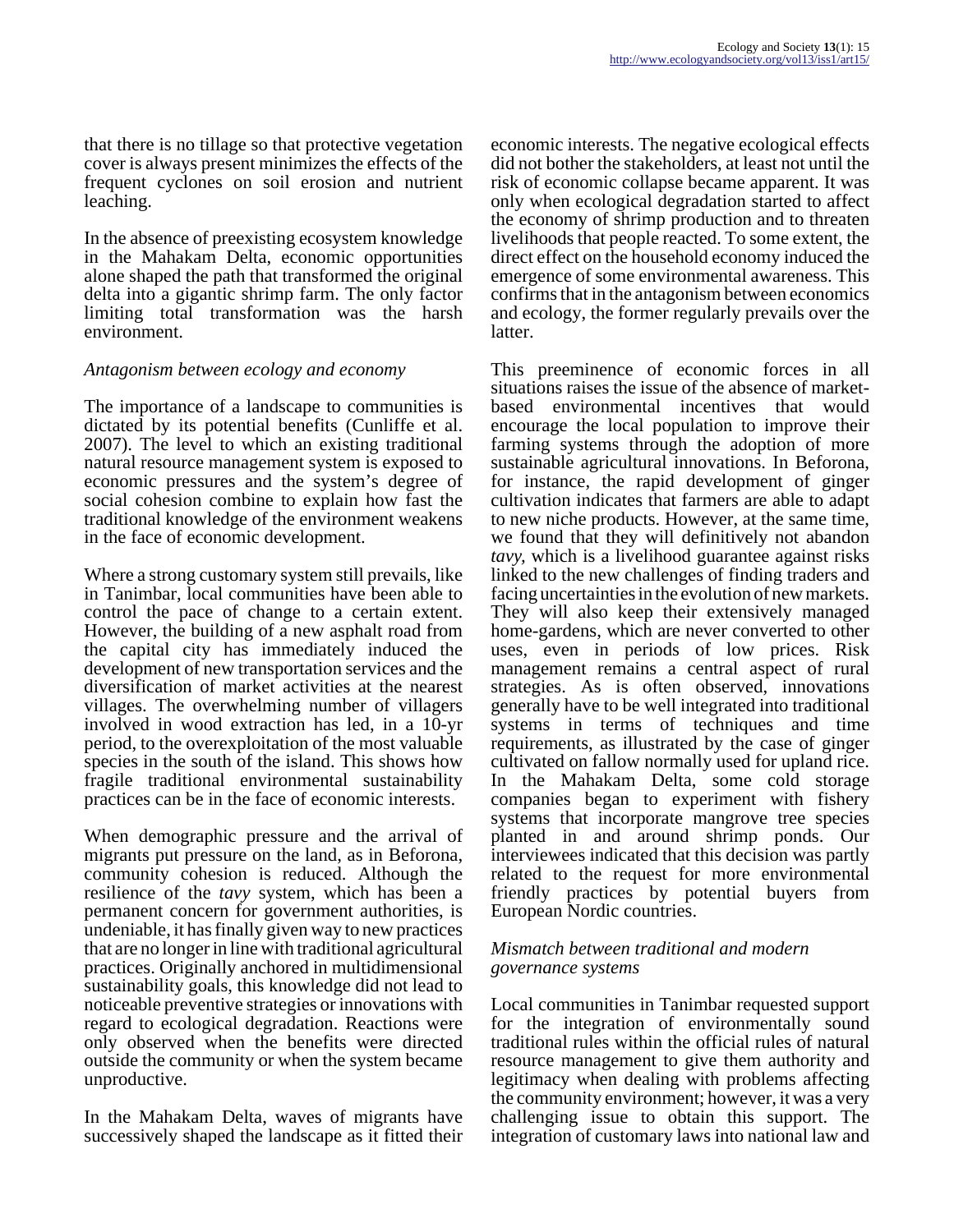juridical systems could increase the possibility of reaching better law enforcement and conflict resolution agreements. In turn, combined systems of traditional and statutory laws will become more legitimate for the resolution of local conflicts. It seems that no significant improvement in the local resolution of conflicts between customary and statutory laws can be expected unless such a national integrated legal system is put into place. The suggestion is not new (Hooker 1978, Colchester 2006), but the national legal framework in Indonesia does not facilitate such ideas because customary rules are believed to be too site specific.

In the Beforona region, an important effort to register land tenure has been conducted during the life of the action research. Common lands were registered according to traditional village access rules. Despite the appropriate approach, the initiative has had no clear effect on either deforestation or development because conflicts for tenure are not yet local issues. Mining sector pressures have become more important in the country, and comprehensive efforts are now being pursued with the support of the World Bank to register and secure local rights. Other approaches that take into account traditional rules or use traditional governance models with regard to natural resource management and land tenure (*dina*) have been proposed for Madagascar. The *gestion locale securisée* (secured local management), or GELOSE, initiative (Bertrand 1999, see also the synthesis on 10 yr of impact by Montagne et al. 2007) is based on formal agreements between the Communes, the State Forest Service, and local communities, including rules for the use of selected common natural resources and to ensure management rights for local communities. These conservation-oriented initiatives have generally targeted forest surroundings and protected areas. The GELOSE initiative is a very challenging process that mainly relies on external projects and still remains difficult to scale up and monitor. Its sustainability was questioned at the implementation phase (Maldidier 2001) because of the lack of direct benefits from or incentives for sustainable management and also for its weaknesses in terms of monitoring and enforcement. Rules lose their power to influence behavior if not accompanied by proper enforcement mechanisms (Horning 2005).

Although no traditional governance system controlled access to resources and ecological practices in the Mahakam Delta, rules of land allocation and appropriation were developed locally. These rules stemmed from the original practices of the migrant population. As in the other cases, when local authorities started to intervene, they disregarded the existing practices and related rules and tried to impose blueprint land-use planning schemes based on external expertise. The socialization of these plans did not succeed for two reasons: the disparity between the plans and the existing reality and the lack of enforcement capacity.

#### *Lessons learned about the local perception of the ecological dimension*

Some common lessons can be drawn from our analysis. Communities are not encapsulated in a traditional, stubborn, conservative pattern of behavior. They are open to change, especially if this means economic opportunity. In Tanimbar, strong community values embedded in the *sasi* system give mutual assistance high priority. Environmental concerns are strongly expressed. However, all of the projects selected by the community are directed toward the generation of new economic opportunities. In Beforona, the *tavy* system has inherent logic that fits with local conditions and is also embedded in the local culture. However, an alternative system, the cultivation of ginger, has spread more widely among farmers than any government intervention could have dreamed because of its economic attractiveness. The fact that it has a potential negative effect on the soil indicates that economic values can very quickly take over social and ecological values, especially when demography increases pressure on lands and external agents (here migrants) bring sudden changes. This is further confirmed by the case of the Mahakam Delta. However, this case paradoxically supports the point of openness to change. As observed elsewhere in South Kalimantan (Vayda and Sahur 1985), the length of time that Bugis migrants intended to stay was determined by the profits that their activities would yield. Profitability, rather than sustainability, guided local resource use, resulting in a lack of longterm local commitment. However, some migrants have been settled in the delta for decades and progressively formed local communities. Having abandoned the mobility that would explain a disregard of the impact of their economic activities on the environment (Vayda and Sahur 1985), some of them now display a sense of heritage about their land. They are ready to move from extractive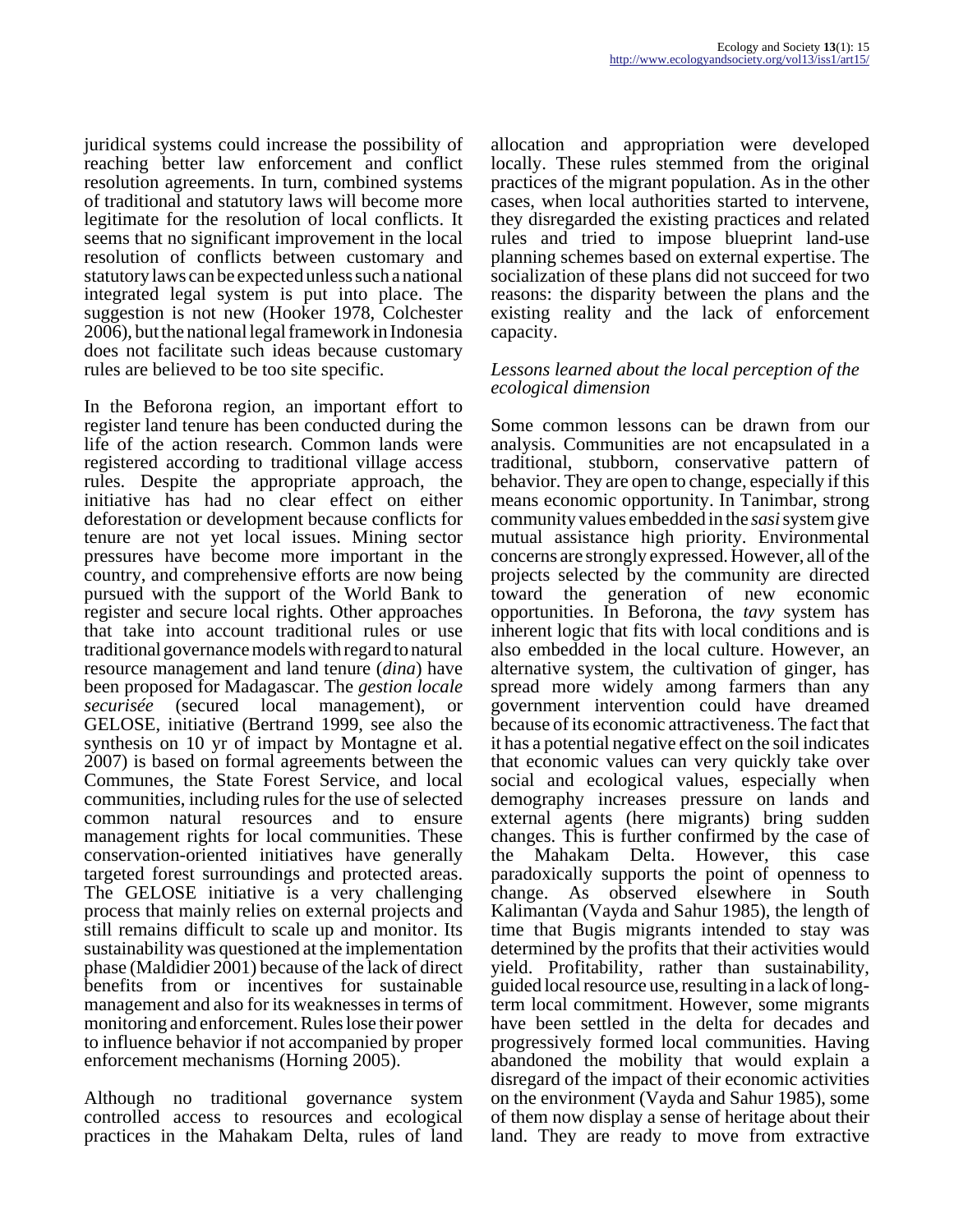practices guided by short-term economic profit that are typical of Bugis values of entrepreneurship to more sustainable livelihoods. Technical solutions that are not integrated in a broader vision of education, off-farm employment, rice production, and stable or even subsidized cash-crop markets, as well as support for village authorities, will not significantly affect the traditional systems.

### **The role of participatory development in enhancing the fit between ecological, sociocultural, and economic systems**

Local communities, government, technical agencies, and scientists often have substantially divergent views on conservation and priorities for development. Participatory development as practiced in the three cases discussed here showed potential to enhance the fit among ecological, sociocultural, and economic systems through two dimensions: the generation and sharing of information to understand trends and the generation of new coordination practices that enable stakeholders to voice environmental concerns. We next discuss the extent to which these dimensions actually contribute to the fit across the three cases.

### *Generating and sharing integrative information to understand trends*

Without a long-term collective vision about the management of natural resources, local communities are often placed in a weak position in the face of third parties that are driven by pure economic interests. In the absence of such a vision, existing rules to control resource usage by communities can be easily bypassed. The elaboration and dissemination of multidimensional analyses and results among stakeholders, particularly updated information about ongoing changes and projected impacts, play a key role in the emergence of this type of vision. Multidimensional information includes not only changes in the environment, but also in socioeconomic conditions, to understand trends, particularly those that threaten the stakeholders' livelihoods. This is powerful leverage to entice stakeholders to acknowledge past realities and to act accordingly.

### *New coordination practices for voicing ecological concerns*

The communities in Tanimbar have expressed environmental concerns for the future, especially linked with the quality and shortage of water and the shortage of timber already experienced on neighboring islands; thus, they have agreed on the strategic aspects of natural resource management and land-use planning at the village and customary land levels. They are willing to further develop new land and water conservation rules together with the local government. However, they do not consider ecology alone and also express hopes of obtaining economic and legal support for activities that would promote a more market-oriented development of their farm products: the constitution of cooperative farmer groups to revitalize the spirit of mutual assistance among community members, as well as to provide a forum for the development of future participation; and the establishment of legal decrees for regulations on the management of natural resources at the village level that are not in conflict with national law.

In Beforona, improved knowledge about the views and perceptions of rural populations has highlighted shared interests and contradictions and thus has built the foundation for negotiations. Traditional ecological knowledge has given information about potential management processes that have been tested with relative success. However, even some clearly improved techniques have proven to be dependent on market fluxes and shocks. In some cases, effective solutions will not only be linked to the management of natural resources, but also to social cohesion and off-farm opportunities, as indicated by some communities. Participatory processes have helped to place ecological concerns into broader perspectives.

In the Mahakam Delta, coordination practices evolved from loose top-down consultation with local authorities with the purpose of "socializing" decisions to multistakeholder platforms where information was built together and shared. Bipartite discussions between local authorities and the oil companies gave way to arenas where all stakeholders were represented, including nongovernmental organizations, local village leaders, shrimp farmers, and traders. These new coordination mechanisms included mixed-group discussions and contributed to the emergence of a common vision of current problems and the rise of an ecological awareness that crystallized through information campaigns via radio and television broadcasts and the large-scale dissemination of brochures and posters targeting specific stakeholders, in particular, cold storage companies, shrimp traders, and shrimp farmers. As a result, the ecological dimension of shrimp farming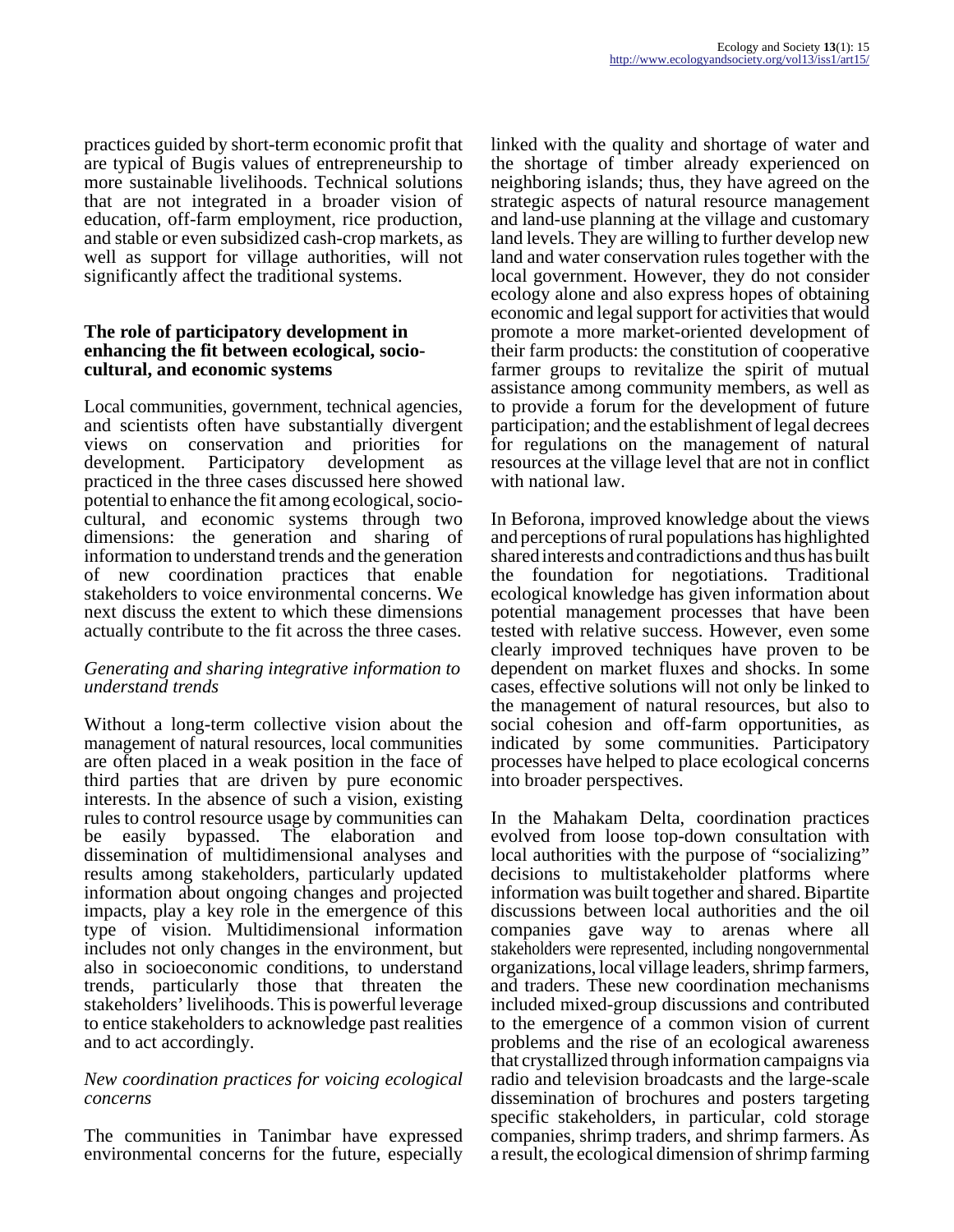was fully embedded as a priority area of work in the design of the Mahakam Delta management plan.

#### *Lessons learned on the role of participatory development in enhancing the fit between ecology and the socio-cultural and economic systems*

In all cases, local communities were keen to collaborate further with external stakeholders. Unfortunately, the means and endorsements are lacking at the national and provincial levels to conduct and adopt more participatory planning strategies to give more confidence to the local population. Collaboration among state agencies, representatives, and local authorities needs to improve to guarantee the guidance and implementation of improvement measures. The step of translating a completed research action project into development actions remains difficult, even using a participatory approach. This information is not completely new, but shows how the gap continues to increase between science on paper and policy making in the development of tropical landscapes. In all three cases, field activities and the involvement of stakeholders created a momentum that one would have expected to be easily turned into the practical implementation of agreed-upon decisions. However, things did not move that easily.

In Tanimbar, the proposed new land allocation and changes in forest function were agreed upon by all parties, including forest services and communities. In 2007, this final output, supported officially by the district head, the regional legislators, and the governor of the Moluccas province (a necessary legal procedure for the Ministry of Forestry to consider the changes requested) was still pending official acceptance by the Ministry of Forestry in Jakarta, with no indication of progress.

In Beforona, after some years of success, interest in ginger cultivation, including "ecologically sound" ginger, has declined. Coffee is again leading the market. At the 2002 World Summit sustainable development conference in Johannesburg, South Africa, the president of Madagascar promised to give the status of Nature Reserve to  $6 \times 10^6$  ha of forest. The way to reach this goal is still being debated, with more emphasis given to communitybased conservation instead of participatory development action (Andrianandrasana et al. 2005). On the political side, misunderstandings about the *tavy* system and shifting cultivation remain. The GELOSE process is frozen, with all logging

authority that was given to local communities suspended in 2007 because of frauds and abuses. On one hand, studies have put forward the destructive nature of shifting cultivation without acknowledging the resilience of the traditional slash-and-burn cultivation that has occurred in valley bottoms for more than a century (Styger et al. 2007). On the other hand, the ideas are still advocated that local people want to maintain traditional rules by any means and that their practices are justified (Mertz et al. 2008). This persisting dichotomy of perceptions often limits the scope of research and suitable development options. There is a need for better balanced and less subjective interpretations (Hume 2006).

In the Mahakam Delta, going from commitment to action was difficult, even with strong momentum and consensus. Delays were essentially circumstantial, but local political games at the district level and long negotiations among external and national donors also froze the momentum, making it impossible to reach financial and legal decisions before the end of 2006. Finally, a 5-yr, US\$ 3.6 million community empowerment program supported by the United Nations Development Programme, Total Indonesia, and local and national governments has been launched. Without the commitment of the United Nations Development Programme, even in the presence of some available resources, the output of the participatory development initiative would probably not have been translated into an implemented program.

# **CONCLUSIONS**

Our comparative study across Indonesia and Madagascar shows that in the absence of a "leader" or "champion," institutions, and financial resources, expected outcomes remain on paper, even when changes have been negotiated. Invariably, it seems that for the ecological dimension to be genuinely taken into consideration up to the implementation of resource management plans, the commitment of an outside facilitator such as a donor institution is critical.

In our opinion, future multidisciplinary research approaches in natural resource management must emphasize better integration of the ecological assessment (Jensen and Bourgeron 2001) and strategic environmental assessment (Dalal-Clayton and Sadler 2005) views, working more closely at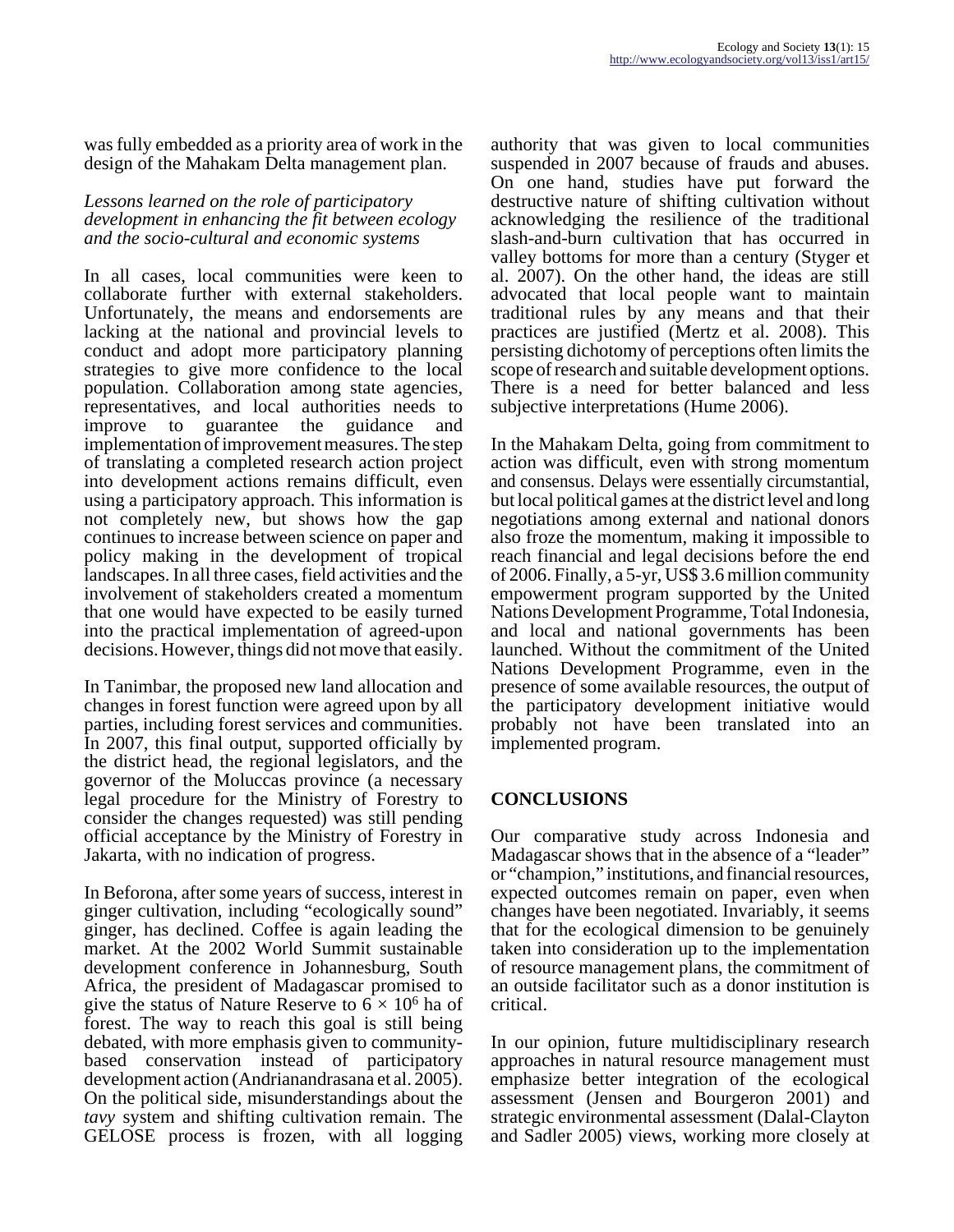the interface of ecology and governance. This will lead to emerging challenges such as the design of operational tools to reconcile ecology with social and economic concerns, the creation of governance systems to institutionalize collaborative and integrated resource management, and the design of enabler organizations close to local communities.

### **Designing operational tools to reconcile ecology with social and economic concerns**

To be closer to reality and to understand better the numerous trade-offs between conservation and development, scientists must not only work with communities, but must develop better links with nongovernmental organizations, local technical agencies, and local and national governments, especially to facilitate capacity building in participatory conservation and development concepts and actions. Although social research and facilitation remain critical, ecological research integrated at the landscape level needs to be reinforced and adapted to policy makers' capacity to absorb it. To deliver relevant information for negotiations, especially when production and conservation interests mutually conflict and when short-term concerns prevail, a stronger emphasis on ecological criteria is critical, in addition to agronomic and socioeconomic research.

### **Creating governance systems to institutionalize collaborative and integrated resource management**

The translation of multidisciplinary research results into participatory development actions requires providing stakeholders with organizational arrangements that allow them to coordinate and jointly decide on collective actions. Improved communication linkages and the endorsement of ecological concerns across decision levels are important requirements so that the resulting governance system can promote policies based on collaborative and integrated resource management. Collaborative land-use planning, a concept that is still very weakly implemented in developing countries, has potential to integrate sectors and perspectives and to set the stage for more sustainable initiatives, as shown in our case studies. Research must also focus on the means to influence policy processes more than policy makers with regard to sustainability.

### **Designing and supporting enabler organizations close to local communities**

The facilitation of the collective design of development actions among stakeholders does not guarantee that the consideration of the ecological dimension results in concrete actions. Even when multidisciplinary approaches for participatory development create positive dynamics, the translation from research to development-scale actions remains problematic, and the numerous publications on the subject have apparently had no impact thus far. Regular interactions among stakeholders are needed at the village level to understand local issues and trends, as well as to provide information. Whereas decentralization processes often bring political decisions closer to local populations, they have not been linked to corresponding extension or support services for improved resource management and local governance. A new way to sustain changes and reinforce participative agreements is needed. The creation of support services to bridge the gaps between actual resource management, decisionmaking processes, and market forces is a topic that should be the new focus of more advanced research on accounting for the ecological dimension.

*Responses to this article can be read online at: <http://www.ecologyandsociety.org/vol13/iss1/art15/responses/>*

# **Acknowledgments:**

*This paper is based on an oral presentation that was given at the ECOSUMMIT 2007 congress "Ecological Complexity and Sustainability," Beijing, May 25–27. The research was partially funded by the European Commission; the Center International for Research on Agronomy and Development (CIRAD); BirdLife Indonesia (Tanimbar); the Swiss Agency for Development and Cooperation (Madagascar); and the UNDP, UNESCO, and UNV (Mahakam). We acknowledge these institutions and P. Levang, who offered comments on an earlier draft of this paper. Three anonymous reviewers for this journal provided useful critiques and insights, for which they are appreciated.*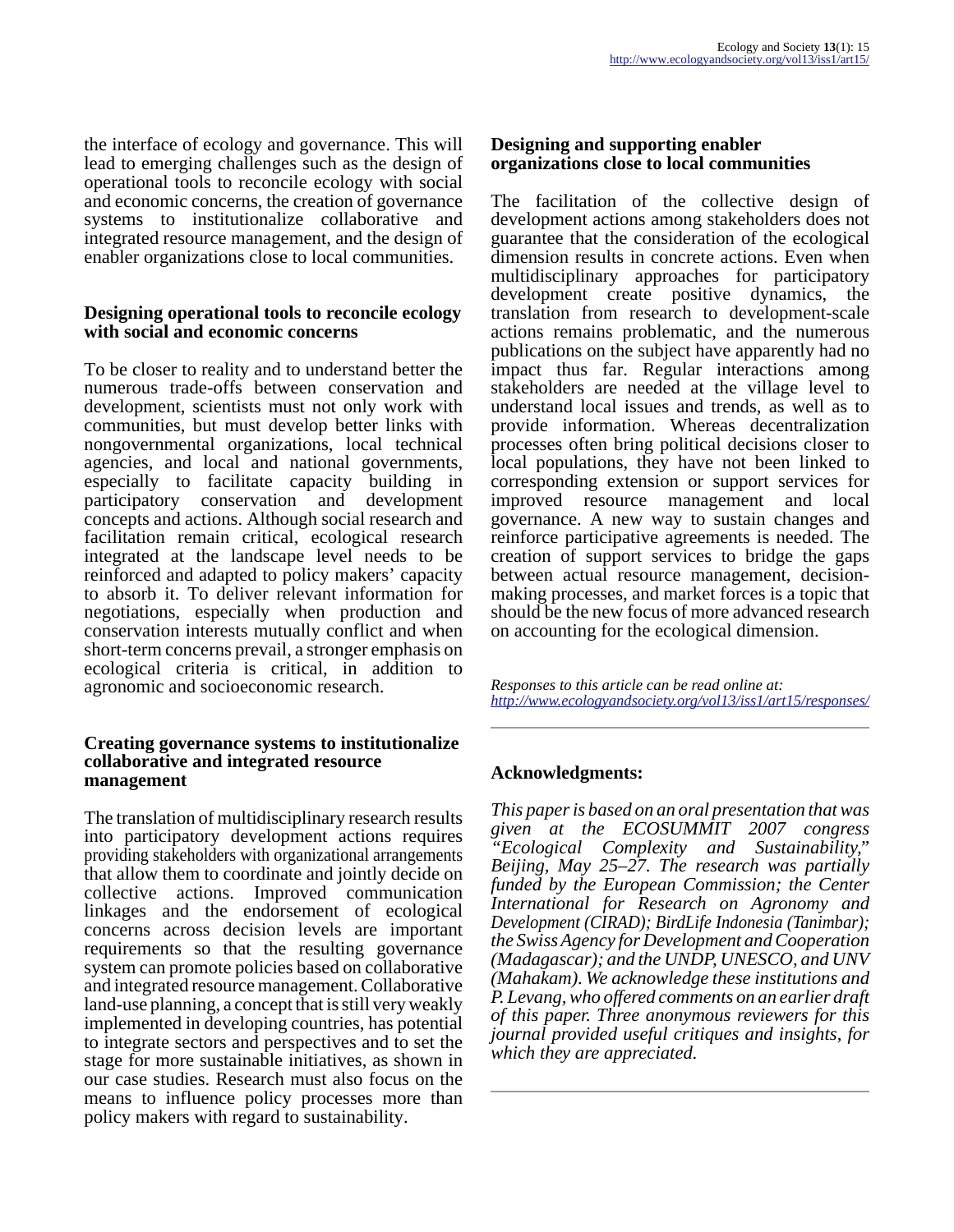# **LITERATURE CITED**

**Andrianandrasana, H. T., J. Randriamahefasoa, J. Durbin, R. E. Lewis, and J. H. Ratsimbazafy.** 2005. Participatory ecological monitoring of the Alaotra wetlands in Madagascar. *Biodiversity and Conservation* **14**(11):2757-2774.

**Asian Development Bank.** 1996. *Mainstreaming participatory development processes.* Office of Environment and Social Development, Asian Development Bank, Manila, The Philippines. [online] URL: [http://www.adb.org/Documents/Gui](http://www.adb.org/Documents/Guidelines/Mainstreaming-Participatory-Dev/default.asp) [delines/Mainstreaming-Participatory-Dev/default.asp](http://www.adb.org/Documents/Guidelines/Mainstreaming-Participatory-Dev/default.asp) .

**Astawa, I. M. B., A. Tao, B. Shantiko, S. Huninhatu, D. Amarduan, and J. Pareira.** 2006. *Building a common vision on Yamdena Island development.* European Union–Tanimbar Land Use Planning Project Technical Series, Number 10. Office of the European Commission Delegation in Jakarta, Indonesia.

**Berkes, F., and C. Folke, editors.** 1998. *Linking social and ecological systems: management practices and social mechanisms for building resilience.* Cambridge University Press, Cambridge, UK.

**Berkes, F., M. Kislalioglu, C. Folke, and M. Gadgil.** 1998. Exploring the basic ecological unit: ecosystem-like concepts in traditional societies. *Ecosystems* **1**(5):409-415.

**Bertrand, A.** 1999. La gestion contractuelle, pluraliste et subsidiaire des ressources renouvelables à Madagascar (1994–1998). *In* R. R. Marcus and C. Kull, editors. The politics of conservation in Madagascar. *African Studies Quarterly* **3**(2). [online] URL: [http://web.africa.ufl.edu/asq/v3/v3i2a6.](http://web.africa.ufl.edu/asq/v3/v3i2a6.htm) [htm.](http://web.africa.ufl.edu/asq/v3/v3i2a6.htm)

**Bourgeois, R., A. Gouyon, F. Jésus, P. Levang, W. Langeraar, F. Rahmadani, E. Sudiono, and B. Sulistiani.** 2002. *A socioeconomic and institutional analysis of Mahakam Delta stakeholders.* Unpublished report to Total Fina Elf, Jakarta, Indonesia.

**Bourgeois, R., and D. Herrera.** 2003. *Actor-led change for efficient agrifood systems. Handbook of the participatory actor-based CADIAC (commoditychain analysis and action-oriented dialogue) approach.* CGPRT Publication Number 39.

CGPRT/CIRAD, Bogor, Indonesia.

.

**Bourgeois, R., and F. Jésus, editors.** 2004. *Participatory prospective analysis: exploring and anticipating challenges with stakeholders.* CAPSA Monograph Number 46. UNESCAP-CAPSA, Bogor, Indonesia. Available online at: [http://www.](http://www.uncapsa.org/Monograph_Detail.asp?VListNo=4&VPage=1) [uncapsa.org/Monograph\\_Detail.asp?VListNo=4&VPage=1](http://www.uncapsa.org/Monograph_Detail.asp?VListNo=4&VPage=1)

**Bourgeois, R., F. Rahmadani, and T. Hidayat.** 2004. *Sustainable management of the Mahakam Delta resources, programme proposal.* United Nations Development Programme, Jakarta, Indonesia.

**Brand, J.** 1998. *The agro-ecological system on the eastern escarpment of Madagascar: resource- and use-dynamics under slash-and-burn.* Dissertation. University of Bern, Bern, Switzerland.

**Brand, J., and J.-L. Pfund.** 1998. Site- and watershed-level assessment of nutrient dynamics under shifting cultivation in eastern Madagascar. *Agriculture, Ecosystems and Environment* **71** (1-3):169-183.

**Brinkerhoff, D. W.** 1997. Integrating institutional and implementation issues into policy decisions: an introduction and overview. Pages 1-18 *in* D. W. Brinkerhoff, editor. *Policy analysis concepts and methods: an institutional and implementation focus.* JAI Press, London, UK.

**Brinkerhoff, D. W., and J.-C. Garcia-Zamor, editors.** 1986. *Politics, projects, and people: institutional development in Haiti.* Praeger, New York, New York, USA.

**Campbell, L. M., and A. Vainio-Mattila.** 2003. Participatory development and community-based conservation: opportunities missed for lessons learned? *Human Ecology* **31**(3):417-437.

**Cernea, M. M., editor.** 1991. *Putting people first: sociological variables in rural development.* Oxford University Press, New York, New York, USA.

**Colchester, M.** 2006. *Justice in the forest: rural livelihoods and forest law enforcement.* CIFOR, Bogor, Indonesia.

**Colfer, C. J. P.** 2005. *The complex forest: communities, uncertainty, and adaptive collaborative management*. Resources for the Future, Washington, D.C., and CIFOR, Bogor, Indonesia.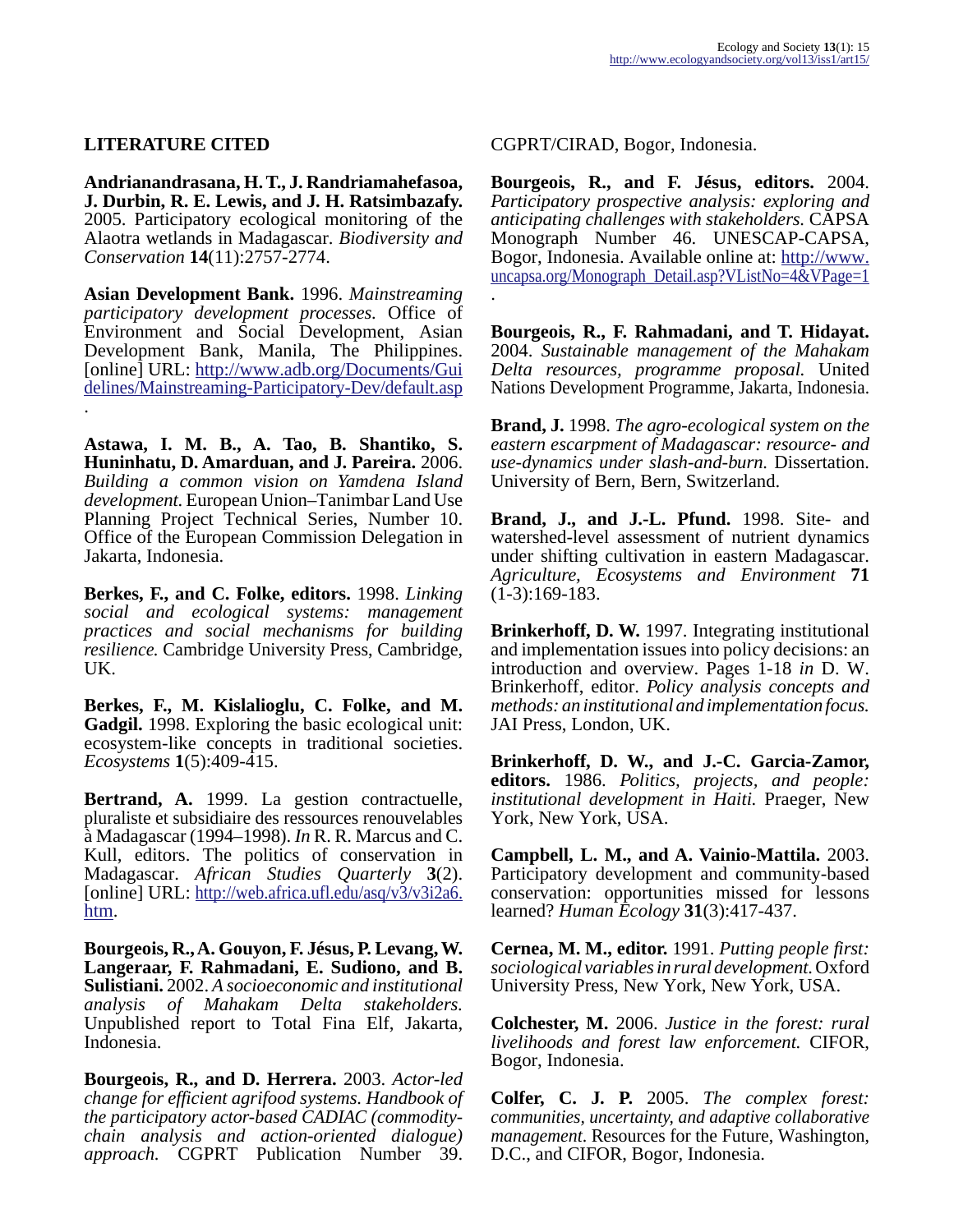**Creocean.** 2000. *Mahakam Delta 1999 environmental baseline survey.* Unpublished report to Total Indonésie, Jakarta, Indonesia.

**Cunliffe, R. N., T. J. P. Lynam, D. Sheil, M. Wan, A. Salim, I. Basuki, and H. Priyadi.** 2007. Developing a predictive understanding of landscape importance to the Punan-Pelancau of East Kalimantan, Borneo. *Ambio* **36**(7):593-599.

**Dalal-Clayton, B., and B. Sadler.** 2005. *Strategic environmental assessment: a source book and reference guide to international experience.* Earthscan, London, UK.

**Dale, V. H., and R. A. Haeuber, editors.** 2001. *Applying ecological principles to land management.* Springer, New York, New York, USA.

**Faramalala, M. H.** 1995. *Formations végétales et domaine forestier national de Madagascar.* Scale 1:1,000,000 [color map]. Conservation International, Washington, D.C., USA.

**Folke C., S. Carpenter, T. Elmqvist, L. Gunderson, C. S. Holling, and B. Walker.** 2002. Resilience and sustainable development: building adaptive capacity in a world of transformations. *Ambio* **31**(5):437-440.

**Folke, C., L. Pritchard, Jr., F. Berkes, J. Colding, and U. Svedin.** 2007. The problem of fit between ecosystems and institutions: ten years later. *Ecology and Society* **12**(1): 30. [online] URL: [http://www.e](http://www.ecologyandsociety.org/vol12/iss1/art30/) [cologyandsociety.org/vol12/iss1/art30/.](http://www.ecologyandsociety.org/vol12/iss1/art30/)

**Forman, R. T. T.** 1995. *Land mosaics: the ecology of landscapes and regions.* Cambridge University Press, Cambridge, UK.

**Forman, R. T. T., and M. Godron. 1986.** *Landscape ecology.* Wiley, New York, New York, USA.

**Frost, P., B. Campbell, G. Medina, and L. Usongo.** 2006. Landscape-scale approaches for integrated natural resource management in tropical forest landscapes. *Ecology and Society* **11**(2): 30. [online] URL: [http://www.ecologyandsociety.org/vol11/](http://www.ecologyandsociety.org/vol11/iss2/art30/) [iss2/art30/](http://www.ecologyandsociety.org/vol11/iss2/art30/).

**Gonsalves, J., T. Becker, A. Braun, D. Campilan, H. de Chavez, E. Fajber, M. Kapiriri, J. Rivaca-** **Caminade, and R. Vernooy, editors.** 2005. *Participatory research and development for sustainable agriculture and natural resource management: a sourcebook.* Three volumes. CIP-UPWARD/International Development Research Centre, Ottawa, Canada. [online] URL: [http://www.](http://www.idrc.ca/en/ev-73443-201-1-DO_TOPIC.html) [idrc.ca/en/ev-73443-201-1-DO\\_TOPIC.html.](http://www.idrc.ca/en/ev-73443-201-1-DO_TOPIC.html)

**Green, G. M., and R.W. Sussman.** 1990. Deforestation history of the eastern rain forests of Madagascar from satellite images. *Science* **248**:212-215.

**Hannah, L., B. Rakotosamimanana, J. Ganzhorn, R. A. Mittermeier, S. Olivieri, L. Iyer, S. Rajaobelina, J. Hough, F. Andriamialisoa, I. Bowles, and G. Tilkin.** 1998. Participatory planning, scientific priorities, and landscape conservation in Madagascar. *Environmental Conservation* **25**(1):30-36.

**Hein, L.** 2002. Toward improved environmental and social management of Indian shrimp farming. *Environmental Management* **29**(3):349-359.

**Hooker, M. B.** 1978. *Adat law in modern Indonesia.* Oxford University Press, Kuala Lumpur, Malaysia.

**Hopley, D.** 1999. *Assessment of the environmental status and prospects of aquaculture in the Mahakam Delta, East Kalimantan, Indonesia.* Unpublished report to Total Indonesia, Jakarta, Indonesia.

**Horning, N. R.** 2005. The cost of ignoring rules: forest conservation and rural livelihood outcomes in Madagascar. *Forests, Trees and Livelihoods* **15**:149-166.

**Huitric, M., C. Folke, and N. Kautsky.** 2002. Development and government policies of the shrimp farming industry in Thailand in relation to mangrove ecosystems. *Ecological Economics* **40** (3):441-455.

**Hume, D. W.** 2006. Swidden agriculture and conservation in eastern Madagascar: stakeholder perspectives and cultural belief systems. *Conservation and Society* **4**(2):287-303.

**Hurni, H., and J. Ramamonjisoa, editors.** 1999. *African mountain development in a changing world.* African Mountains Association, Antananarivo, Madagascar, and Geographica Bernensia, Bern, Switzerland.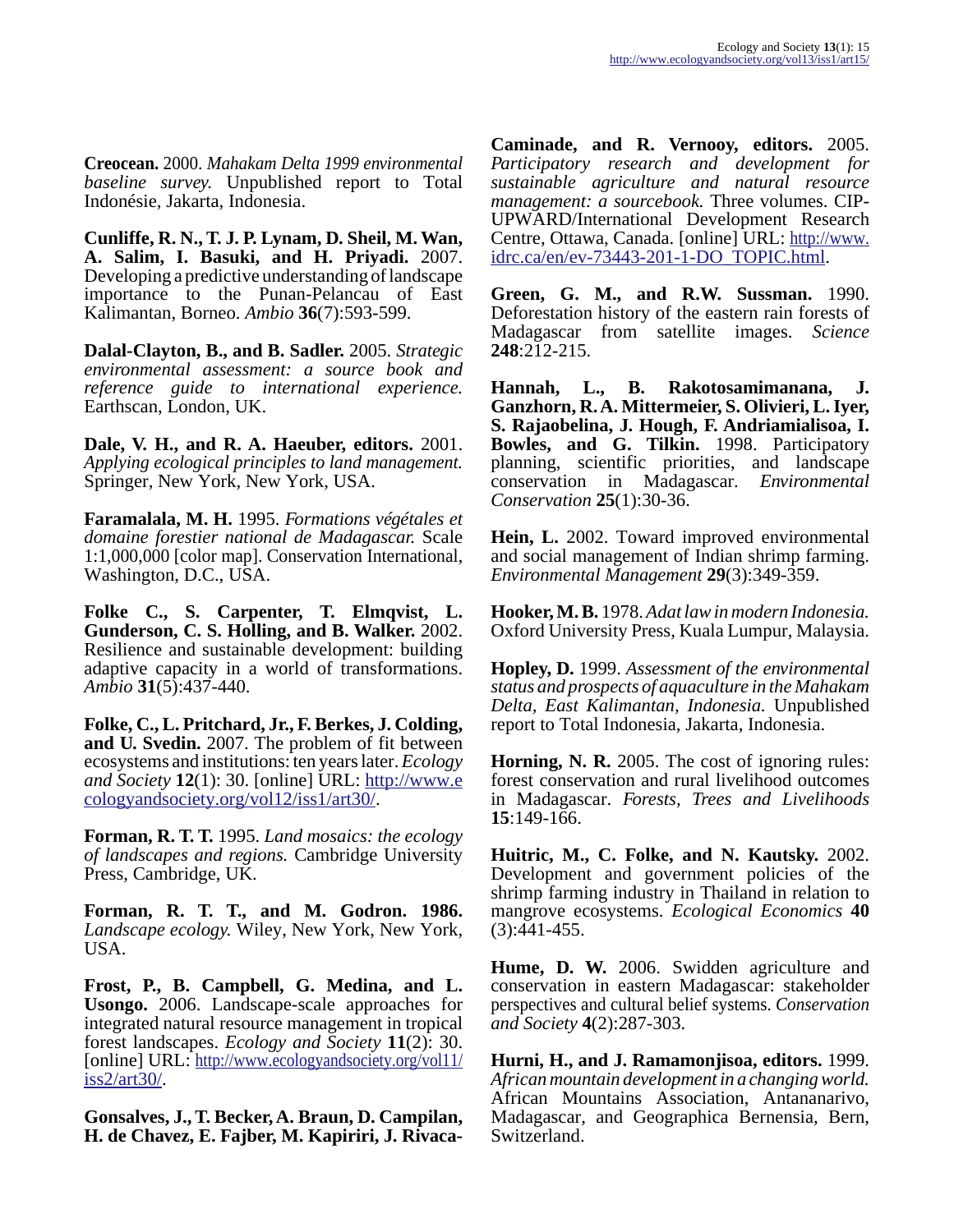**Jensen, M. E., and P. S. Bourgeron, editors.** 2001. *A guidebook for integrated ecological assessments.* Springer, New York, New York, USA.

**Jésus, F., and R. Bourgeois.** 2002. *PACT, a tool for a practical alternative to the co-ordination of actors through market mechanisms.* Paper presented at the Seventh Biennial Conference of the International Society for Ecological Economics. Sousse, Tunisia.

**Jésus, F., and R. Bourgeois, editors.** 2003. *Reconciling actors' preferences in agricultural policy: towards a new management of public decisions.* CGPRT Publication Number 44, CGPRT/CIRAD, Bogor, Indonesia.

**Jewell, N., Y. Laumonier, R. Nasi, J.-M. Roda, and A. Billand.** 2006. *Land use planning, forestry and ecotourism in the Tanimbar Islands.* European Union–Tanimbar Land Use Planning Project Technical Series, Number 9. Office of the European Commission Delegation in Jakarta, Indonesia.

**Kautsky, N., P. Rönnbäck, M. Tedengren, and M. Troell.** 2000. Ecosystem perspectives on management of disease in shrimp pond farming. *Aquaculture* **191**(1-3):145-161.

**Laumonier, Y.** 2006. *Tanimbar land use planning project. Final recommendations.* Unpublished report. CIRAD, Jakarta, Indonesia.

**Levang, P.** 2002. *Mangroves, shrimps and punggawa. An historical analysis of the development of the Mahakam Delta (East Kalimantan).* Unpublished report to PT Win and Total Fina Elf, Jakarta, Indonesia.

**Lidon, B., and B. Kartiwa.** 2005. *Appraisal of agroclimatological and hydrological conditions of Tanimbar Islands: potential and constraints.* European Union–Tanimbar Land Use Planning Project Technical Series, Number 6. Office of the European Commission Delegation in Jakarta, Indonesia.

**Macintosh, D. J., and S. Zisman.** 1997. *The status of mangrove ecosystems: trends in the utilization and management of mangrove resources.* Unpublished report. International Union of Forest Research Organizations, Vienna, Austria. Available online at: [http://www.iufro.org/download/file/2480](http://www.iufro.org/download/file/2480/95/10700-mangrove-ecosystems.doc) [/95/10700-mangrove-ecosystems.doc.](http://www.iufro.org/download/file/2480/95/10700-mangrove-ecosystems.doc)

**Maldidier, C.** 2001. *La décentralisation de la gestion des ressources renouvelables à Madagascar: les premiers enseignements sur les processus en cours et les méthodes d'intervention.* Gelose Project. [online] URL: [http://www.foncier-develop](http://www.foncier-developpement.org/analyses-et-debats/operations-foncieres/la-decentralisation-de-la-gestion-des-ressources-renouvelables-a-madagascar-les-premiers-enseignements/) [pement.org/analyses-et-debats/operations-foncieres/](http://www.foncier-developpement.org/analyses-et-debats/operations-foncieres/la-decentralisation-de-la-gestion-des-ressources-renouvelables-a-madagascar-les-premiers-enseignements/) [la-decentralisation-de-la-gestion-des-ressources](http://www.foncier-developpement.org/analyses-et-debats/operations-foncieres/la-decentralisation-de-la-gestion-des-ressources-renouvelables-a-madagascar-les-premiers-enseignements/)[renouvelables-a-madagascar-les-premiers-enseignements/](http://www.foncier-developpement.org/analyses-et-debats/operations-foncieres/la-decentralisation-de-la-gestion-des-ressources-renouvelables-a-madagascar-les-premiers-enseignements/) .

**Marsden, D., and P. Oakley, editors.** 1990. *Evaluating social development projects.* Oxfam, Oxford, UK.

**Mertz, O., R. L. Wadley, U. Nielsen, T. B. Bruun, C. J. P. Colfer, A. de Neergaard, M. R. Jepsen, T. Martinussen, Q. Zhao, G. T. Noweg, and J. Magid.** 2008. A fresh look at shifting cultivation: fallow length an uncertain indicator of productivity. *Agricultural Systems* **96**(1-3):75-84.

**Messerli, P.** 2006. Exploring innovative strategies for livelihoods in a slash-and-burn context in Madagascar. Experiencing the role of human geography on sustainability-oriented research. *Geographica Helvetica* **61**(4):266-274.

**Messerli, P., and J.-L. Pfund.** 1999. Improvements of slash-and burn cultivation systems: an experience of systemic analysis in the Beforona region, Madagascar. Pages 83-101 *in* H. Hurni and J. Ramamonjisoa, editors. *African mountain development in a changing world.* African Mountains Association, Antananarivo, Madagascar, and Geographica Bernensia, Bern, Switzerland.

**Montagne, P., Z. Razanamaharo, and A. Cooke, editors.** 2007. *Tanteza, le transfert de gestion à Madagascar: dix ans d'efforts.* CIRAD, Montpellier, France, and Centre for Technical and Economic Information, Antananarivo, Madagascar.

**Novaczek, I., I. H. T. Harkes, J. Sopacua, and M. D. D. Tatuhey.** 2001. *An institutional analysis of sasi laut in Maluku, Indonesia.* International Center for Living Aquatic Resources Management (The World Fish Center) Technical Report 59. Penang, Malaysia.

**Olsson, P., C. Folke, and F. Berkes.** 2004. Adaptive comanagement for building resilience in socialecological systems. *Environmental Management* **34**  $(1):75-90.$